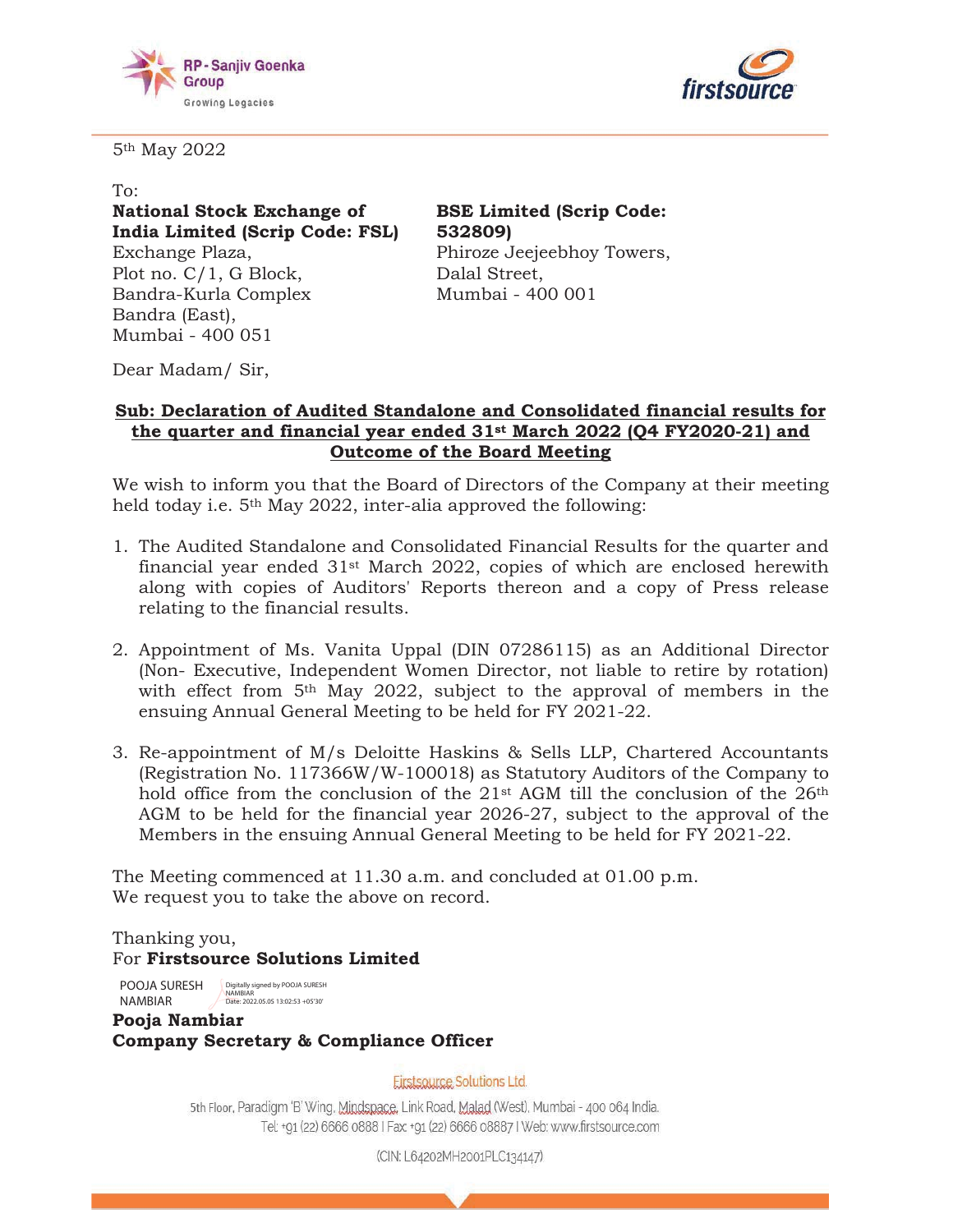# **Deloitte Haskins & Sells LLP**

Chartered Accountants One International Center Tower 3, 32nd Floor Senapati Bapat Marg Elphinstone Road (West) Mumbai – 400 013 Maharashtra, India

Tele: + 91 22 6185 4000 Fax: +91 22 6185 4001

#### **INDEPENDENT AUDITOR'S REPORT ON AUDIT OF QUARTERLY AND ANNUAL CONSOLIDATED FINANCIAL RESULTS**

#### **TO THE BOARD OF DIRECTORS OF FIRSTSOURCE SOLUTIONS LIMITED**

#### **Opinion**

We have audited the Consolidated Financial Results for the quarter and year ended 31 March 2022 included in the accompanying 'Statement of Consolidated Audited Financial Results for the Quarter and Year Ended 31 March 2022 of **FIRSTSOURCE SOLUTIONS LIMITED** (the 'Company') and its subsidiaries (the Company and its subsidiaries together referred to as the 'Group'), and its share of the net profit after tax and total comprehensive income of its associate for the quarter and year ended 31 March 2022 (the 'Statement'), being submitted by the Parent pursuant to the requirements of Regulation 33 of the SEBI (Listing Obligations and Disclosure Requirements) Regulations, 2015, as amended ('the Listing Regulations').

In our opinion and to the best of our information and according to the explanations given to us, and based on the consideration of the unaudited financial information of the associate referred to in Other Matters section below, the Consolidated Financial Results for the quarter and year ended 31 March 2022:

(i) includes the results of the following entities:

#### **Subsidiaries:**

- 1. Firstsource Group USA, Inc.
- 2. Firstsource Solutions UK Limited
- 3. Firstsource Solutions S.A.
- 4. Firstsource Advantage LLC
- 5. Firstsource Business Process Services, LLC
- 6. Firstsource Health Plans and Healthcare Services, LLC (formerly Firstsource Transaction Services LLC ('FTS'))
- 7. Firstsource Process Management Services Limited
- 8. Firstsource BPO Ireland Limited
- 9. Firstsource Dialog Solutions (Private) Limited
- 10. One Advantage LLC
- 11. MedAssist Holdings LLC
- 12. Firstsource Solutions USA, LLC
- 13. Sourcepoint, Inc.
- 14. Sourcepoint Fulfillment Services, Inc.

Page 1 of 5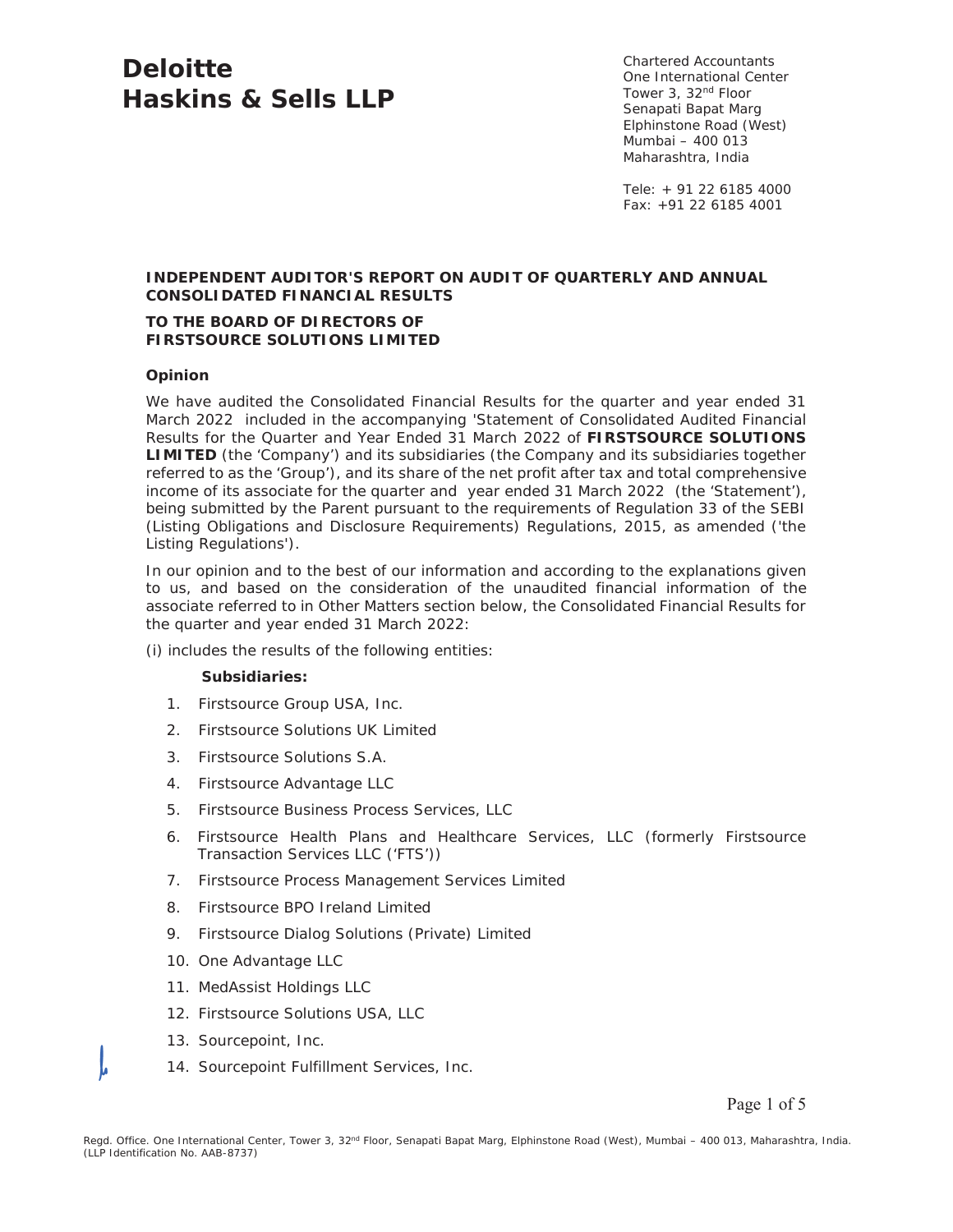# **Deloitte Haskins & Sells LLP**

- 15. PatientMatters LLC
- 16. Kramer Technologies, LLC
- 17. Medical Advocacy Services for Healthcare, Inc.
- 18. Firstsource Employee Benefit Trust
- 19. The Stonehill Group, Inc. (acquired on 9 November 2021)
- 20. Firstsource Solutions Mexico, S. de R.L. de C.V (incorporated on 13 December 2021)
- 21. American Recovery Services, Inc. (acquired on 29 December 2021)

#### **Associate:**

- 22. Nanobi Data and Analytics Private Limited
- (ii) is presented in accordance with the requirements of Regulation 33 of the Listing Regulations, 2015; and
- (iii) gives a true and fair view in conformity with the recognition and measurement principles laid down in the Indian Accounting Standards ('Ind AS') and other accounting principles generally accepted in India of the consolidated net profit and consolidated total comprehensive income and other financial information of the Group for the quarter and year ended 31 March 2022.

#### **Basis for Opinion**

We conducted our audit in accordance with the Standards on Auditing ('SA's) specified under Section 143(10) of the Companies Act, 2013 (the 'Act'). Our responsibilities under those Standards are further described in Auditor's Responsibilities for audit of the Consolidated Financial Results for the quarter and year ended 31 March 2022 section of our report. We are independent of the Group and its associate in accordance with the Code of Ethics issued by the Institute of Chartered Accountants of India ('ICAI') together with the ethical requirements that are relevant to our audit of the Consolidated Financial Results for the year ended 31 March 2022 under the provisions of the Act and the Rules thereunder, and we have fulfilled our other ethical responsibilities in accordance with these requirements and the ICAI's Code of Ethics. We believe that the audit evidence obtained by us is sufficient and appropriate to provide a basis for our audit opinion.

#### **Management's Responsibilities for the Statement**

This Statement, which includes the Consolidated Financial Results is the responsibility of the Company's Board of Directors and has been approved by it for the issuance. The Statement has been compiled from the related audited consolidated financial statements for the year ended 31 March 2022. This responsibility includes the preparation and presentation of the Consolidated Financial Results for the quarter and year ended 31 March 2022 that give a true and fair view of the consolidated net profit and consolidated other comprehensive income and other financial information of the Group including its associate in accordance with the recognition and measurement principles laid down in the Ind AS, prescribed under Section 133 of the Act, read with relevant rules issued thereunder and other accounting principles generally accepted in India and in compliance with Regulation 33 of the Listing Regulations.

The respective Board of Directors of the companies included in the Group and of its associate are responsible for maintenance of adequate accounting records in accordance with the provisions of the Act for safeguarding the assets of the Group and its associate and for preventing and detecting frauds and other irregularities; selection and application of appropriate accounting policies; making judgments and estimates that are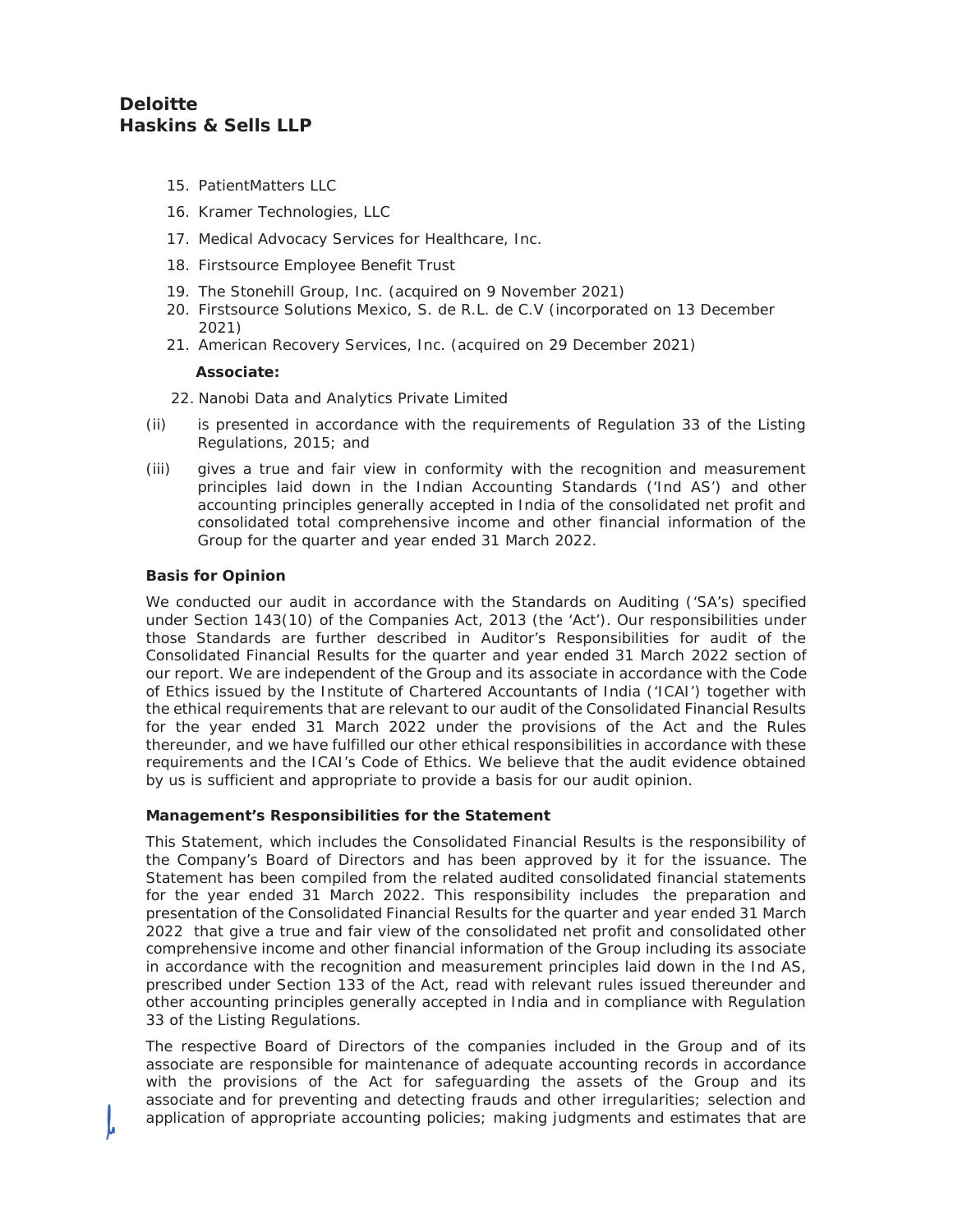reasonable and prudent; and the design, implementation and maintenance of adequate internal financial controls, that were operating effectively for ensuring the accuracy and completeness of the accounting records, relevant to the preparation and presentation of the respective financial results that give a true and fair view and are free from material misstatement, whether due to fraud or error, which have been used for the purpose of preparation of this Consolidated Financial Results by the Directors of the Company, as aforesaid.

In preparing the Consolidated Financial Results, the respective Board of Directors of the companies included in the Group and of its associate are responsible for assessing the ability of the respective entities to continue as a going concern, disclosing, as applicable, matters related to going concern and using the going concern basis of accounting unless the respective Board of Directors either intends to liquidate their respective entities or to cease operations, or has no realistic alternative but to do so.

The respective Board of Directors of the companies included in the Group and of its associate are responsible for overseeing the financial reporting process of the Group and of its associates.

#### **Auditor's Responsibilities for audit of the Consolidated Financial Results for the quarter and year ended 31 March 2022**

Our objectives are to obtain reasonable assurance about whether the Consolidated Financial Results for the quarter and year ended 31 March 2022 as a whole are free from material misstatement, whether due to fraud or error, and to issue an auditor's report that includes our opinion. Reasonable assurance is a high level of assurance, but is not a guarantee that an audit conducted in accordance with SAs will always detect a material misstatement when it exists. Misstatements can arise from fraud or error and are considered material if, individually or in the aggregate, they could reasonably be expected to influence the economic decisions of users taken on the basis of this Consolidated Financial Results.

As part of an audit in accordance with SAs, we exercise professional judgment and maintain professional skepticism throughout the audit. We also:

- Identify and assess the risks of material misstatement of the Consolidated Financial Results, whether due to fraud or error, design and perform audit procedures responsive to those risks, and obtain audit evidence that is sufficient and appropriate to provide a basis for our opinion. The risk of not detecting a material misstatement resulting from fraud is higher than for one resulting from error, as fraud may involve collusion, forgery, intentional omissions, misrepresentations, or the override of internal control.
- Obtain an understanding of internal control relevant to the audit in order to design audit procedures that are appropriate in the circumstances, but not for the purpose of expressing an opinion on the effectiveness of such controls.
- Evaluate the appropriateness of accounting policies used and the reasonableness of accounting estimates made by the Board of Directors.
- Evaluate the appropriateness and reasonableness of disclosures made by the Board of Directors in terms of the requirements specified under Regulation 33 of the Listing Regulations.
- Conclude on the appropriateness of the Board of Directors' use of the going concern basis of accounting and, based on the audit evidence obtained, whether a material uncertainty exists related to events or conditions that may cast significant doubt on the ability of the Group and its associate to continue as a going concern. If we conclude that a material uncertainty exists, we are required to draw attention in our auditor's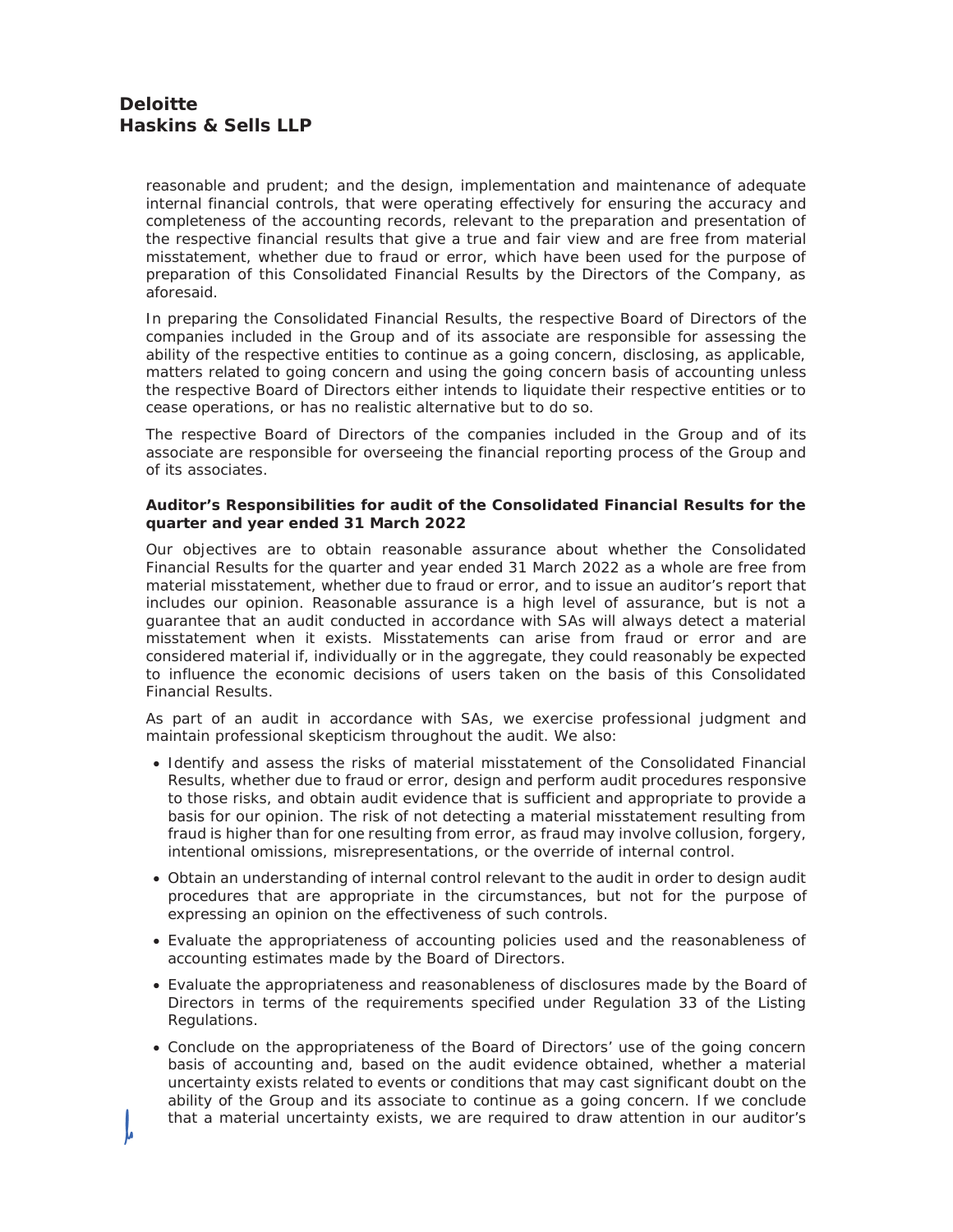report to the related disclosures in the Consolidated Financial Results or, if such disclosures are inadequate, to modify our opinion. Our conclusions are based on the audit evidence obtained up to the date of our auditor's report. However, future events or conditions may cause the Group and its associates to cease to continue as a going concern.

- Evaluate the overall presentation, structure and content of the Consolidated Financial Results, including the disclosures, and whether the Consolidated Financial Results represent the underlying transactions and events in a manner that achieves fair presentation.
- Perform procedures in accordance with the circular issued by the SEBI under Regulation 33(8) of the Listing Regulations to the extent applicable.
- Obtain sufficient appropriate audit evidence regarding the Standalone Financial Results, entities within the Group and its associate to express an opinion on the Consolidated Financial Results. We are responsible for the direction, supervision and performance of the audit of financial information of entities included in the Consolidated Financial Results of which we are the independent auditors. For entities included in the Consolidated Financial Results, which have been audited by the other auditors, such other auditors remain responsible for the direction, supervision and performance of the audits carried out by them. We remain solely responsible for our audit opinion.

Materiality is the magnitude of misstatements in the Consolidated Financial Results that, individually or in aggregate, makes it probable that the economic decisions of a reasonably knowledgeable user of the Consolidated Financial Results may be influenced. We consider quantitative materiality and qualitative factors in (i) planning the scope of our audit work and in evaluating the results of our work; and (ii) to evaluate the effect of any identified misstatements in the Consolidated Financial Results.

We communicate with those charged with governance of the Company and such other entities included in the Consolidated Financial Results of which we are the independent auditors regarding, among other matters, the planned scope and timing of the audit and significant audit findings including any significant deficiencies in internal control that we identify during our audit.

We also provide those charged with governance with a statement that we have complied with relevant ethical requirements regarding independence, and to communicate with them all relationships and other matters that may reasonably be thought to bear on our independence, and where applicable, related safeguards.

We also performed procedures in accordance with the circular issued by the SEBI under Regulation 33(8) of the SEBI (Listing Obligations and Disclosure Requirements) Regulations, 2015, as amended, to the extent applicable.

#### **Other Matters**

The Statement includes the results for the quarter ended 31 March 2022 being the balancing figure between audited figures in respect of the full financial year and the audited year to date figures up to the third quarter of the current financial year. Our opinion on the Statement is not modified in respect of this matter.

The consolidated financial results also includes the Group's share of profit after tax of  $\bar{\tau}$ Nil million (less than Ԓ0.01 million) and ԒNil million (less than Ԓ0.01 million) for the quarter and year ended 31 March 2022 respectively and total comprehensive income of ₹Nil million (less than ₹0.01 million) and ₹0.01 million (less than ₹0.01 million) for the quarter and year ended 31 March 2022 respectively, as considered in the Statement, in respect of an associate, whose financial information has not been audited by us. The financial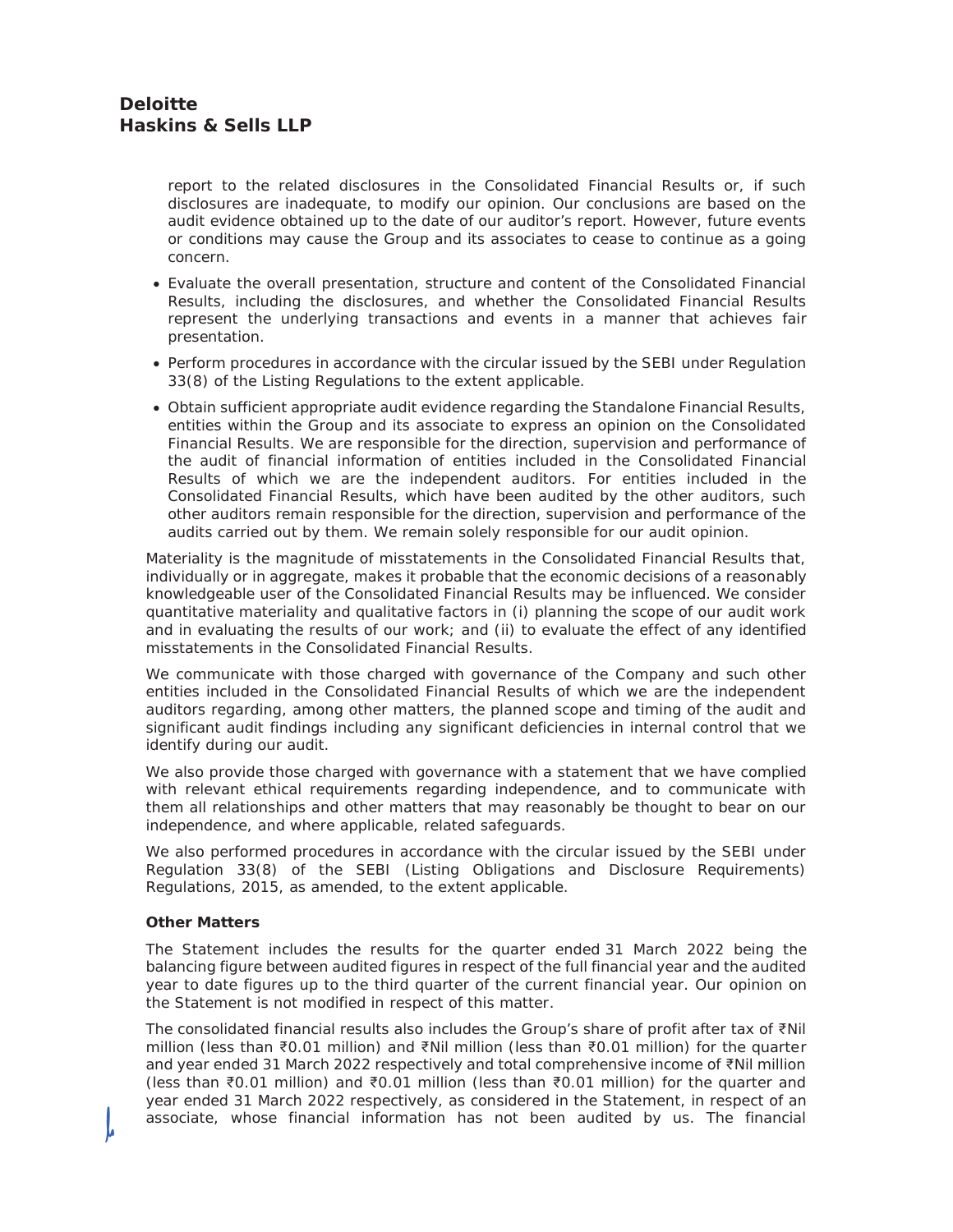# **Deloitte Haskins & Sells LLP**

information is unaudited and has been furnished to us by the Management and our opinion on the Statement, in so far as it relates to the amounts and disclosures included in respect of this associate, is based solely on such unaudited financial information. In our opinion and according to the information and explanations given to us by the Board of Directors of the Company, this financial information is not material to the Group.

Our opinion on the Statement is not modified in respect of the above matter with respect to our reliance on the financial information certified by the Board of Directors of the Company.

#### For **DELOITTE HASKINS & SELLS LLP**

Chartered Accountants (Firm's Registration No. 117366W/W-100018)

Sauff

**SANJIV V. PILGAONKAR**  Partner (Membership No. 39826) UDIN: (22039826AIKSOK1694)

Place: Mumbai Date: 5 May 2022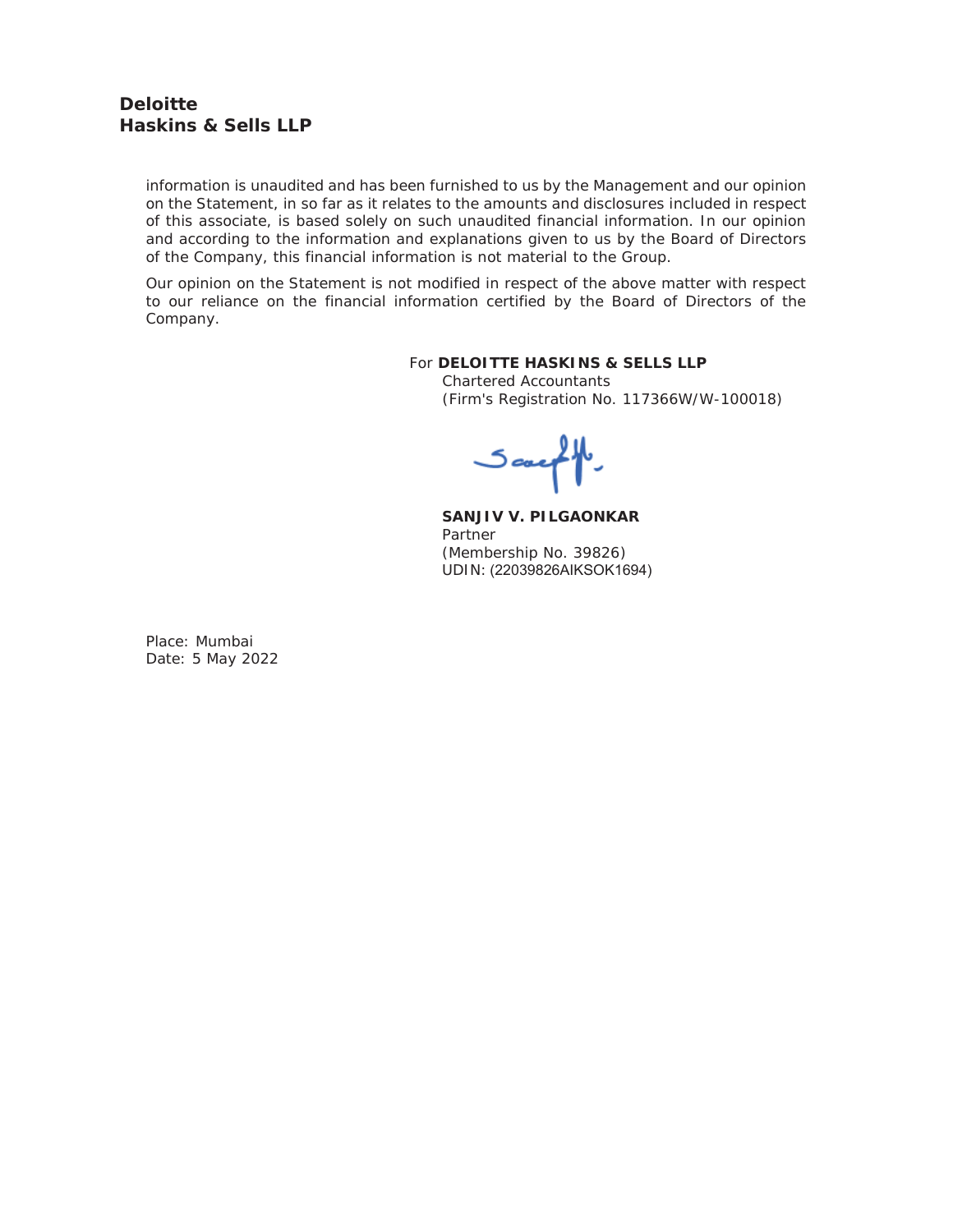#### AUDITED CONSOLIDATED FINANCIAL RESULTS FOR THE QUARTER AND YEAR ENDED MARCH 31, 2022

CIN: L64202MH2001PLC134147

Registered office: 5th Floor, Paradigm 'B' wing, Mindspace, Link Road, Malad (West), Mumbai 400 064

Tel: + 91 22 66660888 Fax: + 91 22 6666 0887 web: www.firstsource.com, email:complianceofficer@firstsource.com

|                                                                         | (Rs. in millions, except per share data and per equity data) |             |           |            |           |
|-------------------------------------------------------------------------|--------------------------------------------------------------|-------------|-----------|------------|-----------|
|                                                                         | <b>Quarter ended</b>                                         |             |           | Year ended |           |
|                                                                         | March 31                                                     | December 31 | March 31  | March 31   | March 31  |
|                                                                         | 2022                                                         | 2021        | 2021      | 2022       | 2021      |
| <b>Particulars</b>                                                      | (Audited)                                                    | (Audited)   | (Audited) | (Audited)  | (Audited) |
| Income                                                                  |                                                              |             |           |            |           |
| Revenue from operations                                                 | 15,238.78                                                    | 14,456.41   | 14,496.28 | 58,657.40  | 50,326.87 |
| Other operating income, net                                             | 200.50                                                       | 181.70      | 132.15    | 554.13     | 452.93    |
| Other income, net                                                       | (3.85)                                                       | 2.20        | (19.46)   | 5.55       | 12.66     |
| Total income                                                            | 15,435.43                                                    | 14,640.31   | 14,608.97 | 59,217.08  | 50,792.46 |
| <b>Expenses</b>                                                         |                                                              |             |           |            |           |
| Employee benefits expense                                               | 9.844.80                                                     | 9,676.42    | 10,056.62 | 39,467.57  | 34,672.28 |
| Depreciation and amortisation                                           | 696.75                                                       | 616.63      | 533.53    | 2,493.73   | 2,063.52  |
| Finance costs                                                           | 187.61                                                       | 151.16      | 137.21    | 639.39     | 522.30    |
| Other expenses                                                          | 3,146.25                                                     | 2,582.58    | 2,229.37  | 10,145.38  | 8,065.47  |
|                                                                         |                                                              |             |           |            |           |
| <b>Total expenses</b>                                                   | 13,875.41                                                    | 13,026.79   | 12,956.73 | 52,746.07  | 45,323.57 |
| Profit before tax, exceptional item and share in net profit / (loss) of |                                                              |             |           |            |           |
| associate                                                               | 1,560.02                                                     | 1,613.52    | 1,652.24  | 6,471.01   | 5,468.89  |
| <b>Exceptional item</b>                                                 |                                                              |             | 1,098.79  |            | 1,150.55  |
| Profit before tax and share in net profit / (loss) of associate         | 1,560.02                                                     | 1,613.52    | 553.45    | 6,471.01   | 4,318.34  |
| Share in net profit of associate                                        |                                                              |             |           |            |           |
| <b>Profit before tax</b>                                                |                                                              |             |           |            |           |
|                                                                         | 1,560.02                                                     | 1,613.52    | 553.45    | 6,471.01   | 4,318.34  |
| <b>Tax expense</b>                                                      |                                                              |             |           |            |           |
| Current tax                                                             | 137.18                                                       | 196.01      | 221.78    | 741.55     | 619.59    |
| Deferred tax                                                            | 98.96                                                        | 62.97       | (135.08)  | 364.16     | 81.98     |
| Net profit after tax                                                    | 1,323.88                                                     | 1,354.54    | 466.75    | 5,365.30   | 3,616.77  |
| Other comprehensive income, net of taxes                                | 291.56                                                       | 75.47       | (51.55)   | 812.24     | (878.74)  |
| Total comprehensive income                                              | 1,615.44                                                     | 1,430.01    | 415.20    | 6,177.54   | 2,738.03  |
| <b>Profit attributable to:</b>                                          |                                                              |             |           |            |           |
| Owners of the equity                                                    | 1,323.94                                                     | 1,354.60    | 466.76    | 5,373.74   | 3,616.86  |
| Non - controlling interest                                              | (0.06)                                                       | (0.06)      | (0.01)    | (8.44)     | (0.09)    |
|                                                                         | 1,323.88                                                     | 1,354.54    | 466.75    | 5,365.30   | 3,616.77  |
| Total comprehensive income attributable to:                             |                                                              |             |           |            |           |
| Owners of the equity                                                    | 1,616.94                                                     | 1,430.28    | 415.59    | 6,187.58   | 2,738.52  |
| Non - controlling interest                                              | (1.50)                                                       | (0.27)      | (0.39)    | (10.04)    | (0.49)    |
|                                                                         | 1,615.44                                                     | 1,430.01    | 415.20    | 6,177.54   | 2,738.03  |
|                                                                         |                                                              |             |           |            |           |
| Paid-up equity share capital (Face value per share of Rs 10)            | 6,969.91                                                     | 6,969.91    | 6,960.99  | 6,969.91   | 6,960.99  |
| Other Equity                                                            |                                                              |             |           | 23,359.53  | 21,031.88 |
| Earning per share (Rs) : (Face value per share of Rs 10)                |                                                              |             |           |            |           |
| -Basic                                                                  | 1.95                                                         | 1.99        | 0.69      | 7.90       | 5.31      |
| -Diluted                                                                | 1.88                                                         | 1.92        | 0.66      | 7.62       | 5.13      |
|                                                                         |                                                              |             |           |            |           |

#### Notes to financial results :

1. Figures for the quarter ended March 31, 2022 and March 31, 2021 are the balancing figures between the audited consolidated financial statements in respect of the full years and the audited consolidated condensed interim financial statements for nine months ended December 31, 2021 and December 31, 2020 respectively, which are prepared in accordance with the Ind AS notified under the Companies (Indian Accounting Standards) Rules, 2015. These results have been reviewed by the Audit Committee and approved by the Board of Directors at its meeting held on May 5, 2022. The statutory auditors have expressed an unmodified audit opinion on these results.

2. During the year ended March 31, 2022, 891,610 equity shares were issued pursuant to exercise of stock options under the Employee Stock Option Scheme of the Company.

3. The Company through its wholly owned subsidiary Sourcepoint, Inc has acquired 100% equity interest and control of the businesses of The StoneHill Group, Inc, a Georgia corporation, for a purchase consideration (including contingent consideration) of US\$ 27 mn (Rs 2,012 mn) on 09 November 2021. The StoneHill Group, Inc. ("TSG") founded in 1996, is headquartered at Atlanta, Georgia, USA. It focuses on loan quality control, due diligence and loan origination services to the US mortgage industry. Of the purchase consideration paid, Rs.166 mn has been allocated to the fair value of identified net assets and Rs 315 mn has been allocated to intangible assets and Rs.1,530 mn has been allocated to goodwill.

4 The Company through its wholly owned subsidiary Firstsource Business Process Services, LLC (FBPS) has acquired 100% equity interest and control of the businesses of American Recovery Service Incorporated, for a purchase consideration (including contingent consideration) of US\$ 53 mn (Rs.3,940 mn) on 29 December 2021. American Recovery Service, Incorporated. ("ARSI") founded in 1986, is headquartered at Thousand Oaks, California, USA. It provides legal collection services to leading BFSI and Fintech clients in USA.Of the purchase consideration paid, Rs. 507 mn has been allocated to the fair value of identified net assets and Rs 569 mn has been allocated to intangible assets and Rs. 2.863 mn has been allocated to goodwill.

5. On December 13, 2021, the Company through its wholly owned subsidiary Firstsource Group USA, Inc. (FG US), incorporated a wholly owned subsidiary Firstsource Solutions Mexico. S de R.L. de C.V.

6. Consolidated statement of cash flows is attached in Annexure I.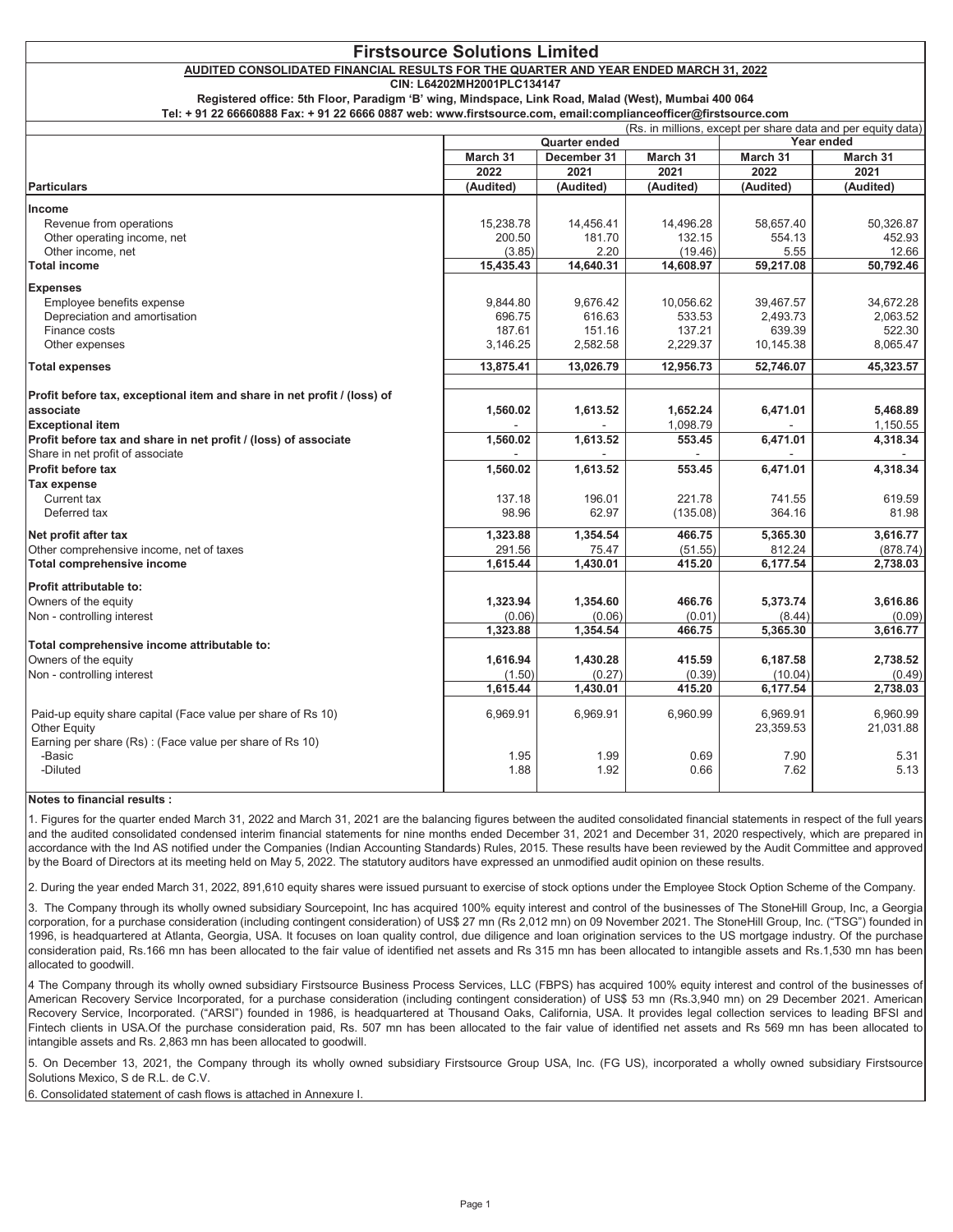|                                                                                      | <b>Firstsource Solutions Limited</b> |                      |          |                        |                           |
|--------------------------------------------------------------------------------------|--------------------------------------|----------------------|----------|------------------------|---------------------------|
| AUDITED CONSOLIDATED FINANCIAL RESULTS FOR THE QUARTER AND YEAR ENDED MARCH 31, 2022 |                                      |                      |          |                        | (Rs in millions)          |
| 7. Standalone Information (Audited)                                                  |                                      |                      |          |                        |                           |
| <b>Particulars</b>                                                                   |                                      | <b>Quarter ended</b> |          |                        | Year ended                |
|                                                                                      | March 31                             | December 31          | March 31 | March 31               | March 31                  |
|                                                                                      | 2022                                 | 2021                 | 2021     | 2022                   | 2021                      |
| Total income                                                                         | 3,869.25                             | 4,105.52             | 4,142.85 | 16,227.56              | 13,529.55                 |
| Net profit before taxation                                                           | 919.49                               | 1,139.13             | 1,378.47 | 4,533.58               | 4,253.27                  |
| Net profit after taxation and before other comprehensive income                      | 805.06                               | 953.48               | 1,148.06 | 3,875.89               | 3,666.53                  |
| 8. Statement of assets and liabilities (Audited)                                     |                                      |                      |          |                        |                           |
|                                                                                      |                                      |                      |          | As at                  | (Rs in millions)<br>As at |
| <b>Particulars</b>                                                                   |                                      |                      |          | March 31               | March 31                  |
|                                                                                      |                                      |                      |          | 2022                   | 2021                      |
| <b>ASSETS</b>                                                                        |                                      |                      |          |                        |                           |
| <b>Non-current assets</b>                                                            |                                      |                      |          |                        |                           |
| Property, plant and equipment                                                        |                                      |                      |          | 2,284.73               | 2,354.10                  |
| Right-of-use assets<br>Goodwill on consolidation                                     |                                      |                      |          | 6,757.79               | 5,132.94                  |
| Other Intangible assets                                                              |                                      |                      |          | 27,207.95<br>1,185.94  | 21,947.63<br>540.91       |
| Intangible assets under development                                                  |                                      |                      |          | 29.34                  |                           |
| Investment in associates accounted for using the equity method                       |                                      |                      |          | 0.07                   | 0.07                      |
| <b>Financial assets</b>                                                              |                                      |                      |          |                        |                           |
| Investments                                                                          |                                      |                      |          | 114.58                 | 117.38                    |
| Other financial assets                                                               |                                      |                      |          | 529.01                 | 584.46                    |
| Deferred tax assets                                                                  |                                      |                      |          | 2,817.84               | 2.691.89                  |
| Income tax assets (net)                                                              |                                      |                      |          | 794.10                 | 822.49                    |
| Others non-current assets                                                            |                                      |                      |          | 1,153.86               | 1,792.18                  |
| <b>Total non-current assets</b><br><b>Current assets</b>                             |                                      |                      |          | 42,875.21              | 35,984.05                 |
|                                                                                      |                                      |                      |          |                        |                           |
| <b>Financial assets</b>                                                              |                                      |                      |          |                        |                           |
| Investments                                                                          |                                      |                      |          | 1,185.38               | 825.70                    |
| Trade receivables                                                                    |                                      |                      |          |                        |                           |
| - Billed                                                                             |                                      |                      |          | 6,446.25               | 5,767.38                  |
| - Unbilled                                                                           |                                      |                      |          | 3,159.06               | 2,663.51                  |
| Cash and cash equivalents<br>Other balances with banks                               |                                      |                      |          | 828.20                 | 1,316.16                  |
| Other financial assets                                                               |                                      |                      |          | 70.14                  | 57.18                     |
| Other current assets                                                                 |                                      |                      |          | 536.21<br>1,986.46     | 151.34<br>1,531.60        |
| <b>Total current assets</b>                                                          |                                      |                      |          | 14,211.70              | 12,312.87                 |
|                                                                                      |                                      |                      |          |                        |                           |
| <b>Total assets</b>                                                                  |                                      |                      |          | 57,086.91              | 48,296.92                 |
| <b>EQUITY AND LIABILITIES</b>                                                        |                                      |                      |          |                        |                           |
| <b>Equity</b>                                                                        |                                      |                      |          |                        |                           |
| Equity share capital<br>Other equity                                                 |                                      |                      |          | 6,969.91               | 6,960.99<br>21,031.88     |
| Total equity attributable to equity holders of the Company                           |                                      |                      |          | 23,359.53<br>30,329.44 | 27,992.87                 |
| Non - controlling interest                                                           |                                      |                      |          | 3.69                   | 5.39                      |
| <b>Total equity</b>                                                                  |                                      |                      |          | 30,333.13              | 27,998.26                 |
|                                                                                      |                                      |                      |          |                        |                           |
| <b>LIABILITIES</b>                                                                   |                                      |                      |          |                        |                           |
| <b>Non-current liabilities</b>                                                       |                                      |                      |          |                        |                           |
| <b>Financial liabilities</b>                                                         |                                      |                      |          |                        |                           |
| Long term borrowings<br>Lease liabilities                                            |                                      |                      |          | 2,733.02               | 845.52                    |
| Other financial liabilities                                                          |                                      |                      |          | 6,253.53<br>1,321.54   | 4,863.76                  |
| Provisions for employee benefits                                                     |                                      |                      |          | 137.46                 | 103.90                    |
| Deferred tax liabilities                                                             |                                      |                      |          | 959.02                 | 469.98                    |
| <b>Total non-current liabilities</b>                                                 |                                      |                      |          | 11,404.57              | 6,283.16                  |
| <b>Current liabilities</b>                                                           |                                      |                      |          |                        |                           |
| <b>Financial liabilities</b>                                                         |                                      |                      |          |                        |                           |
| Short term and other borrowings                                                      |                                      |                      |          | 7,363.60               | 5,199.22                  |
| Trade payables                                                                       |                                      |                      |          | 1,780.59               | 2,788.03                  |
| Lease liabilities                                                                    |                                      |                      |          | 1,486.89               | 1,034.67                  |
| Other financial liabilities                                                          |                                      |                      |          | 3,346.45               | 2,033.45                  |
| Other current liabilities                                                            |                                      |                      |          | 838.31                 | 2,136.54                  |
| Provisions for employee benefits                                                     |                                      |                      |          | 527.47                 | 642.62                    |
| Provision for tax (net)                                                              |                                      |                      |          | 5.90                   | 180.97                    |
| <b>Total current liabilities</b>                                                     |                                      |                      |          | 15,349.21              | 14,015.50                 |
| <b>Total equity and liabilities</b>                                                  |                                      |                      |          | 57,086.91              | 48,296.92                 |
|                                                                                      |                                      |                      |          |                        |                           |

 $\overline{1}$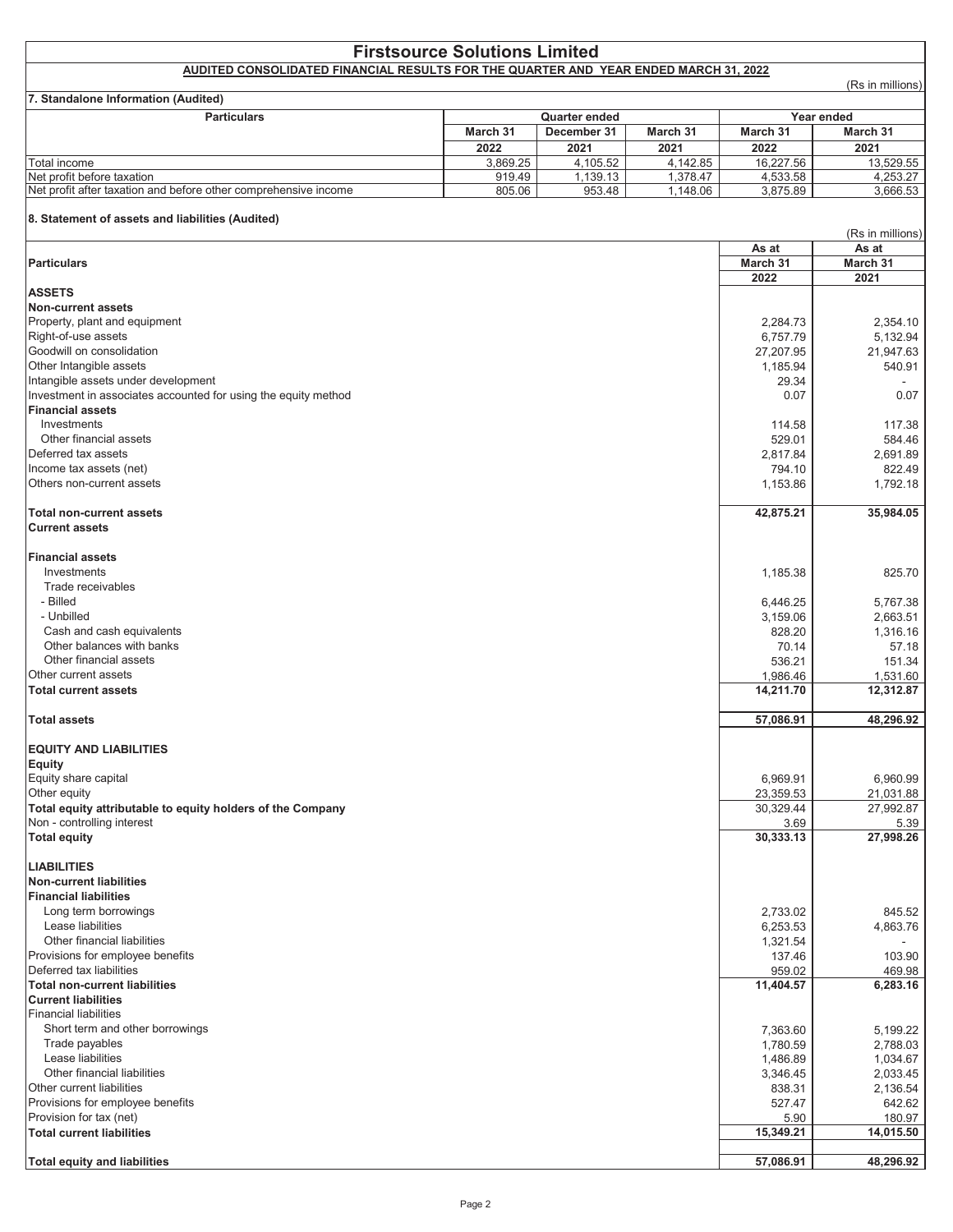#### **Firstsource Solutions Limited** AUDITED CONSOLIDATED FINANCIAL RESULTS FOR THE QUARTER AND YEAR ENDED MARCH 31, 2022

9. Segment Reporting - Consolidated audited

|                                                                                                                                                                                                     |           | <b>Quarter ended</b> |            |            | $(5.5 \text{ m})$<br>Year ended |  |
|-----------------------------------------------------------------------------------------------------------------------------------------------------------------------------------------------------|-----------|----------------------|------------|------------|---------------------------------|--|
| <b>Particulars</b>                                                                                                                                                                                  | March 31  | December 31          | March 31   | March 31   | March 31                        |  |
|                                                                                                                                                                                                     | 2022      | 2021                 | 2021       | 2022       | 2021                            |  |
|                                                                                                                                                                                                     | (Audited) | (Audited)            | (Audited)  | (Audited)  | (Audited)                       |  |
| <b>Segment revenue</b>                                                                                                                                                                              |           |                      |            |            |                                 |  |
| a) Banking and Financial Services                                                                                                                                                                   | 7,462.51  | 6,988.45             | 7,575.39   | 29,020.16  | 26,109.21                       |  |
| b) Healthcare                                                                                                                                                                                       | 4,614.27  | 4,380.62             | 3,599.58   | 17, 141.46 | 13,354.35                       |  |
| c) Communication, Media and Technology                                                                                                                                                              | 2,904.93  | 2,827.04             | 3,009.42   | 11,406.94  | 9,704.75                        |  |
| d) Diverse Industries                                                                                                                                                                               | 257.07    | 260.30               | 311.89     | 1,088.84   | 1,158.56                        |  |
| Total                                                                                                                                                                                               | 15,238.78 | 14,456.41            | 14,496.28  | 58,657.40  | 50,326.87                       |  |
| Less: Inter-segment revenue                                                                                                                                                                         |           |                      |            |            |                                 |  |
| Net segment revenue                                                                                                                                                                                 | 15,238.78 | 14,456.41            | 14,496.28  | 58,657.40  | 50,326.87                       |  |
| Segment results before tax and finance costs                                                                                                                                                        |           |                      |            |            |                                 |  |
| a) Banking and Financial Services                                                                                                                                                                   | 1,000.23  | 1,174.85             | 1,373.06   | 5,074.52   | 4,653.40                        |  |
| b) Healthcare                                                                                                                                                                                       | 1,070.41  | 709.77               | 575.29     | 3,060.93   |                                 |  |
| c) Communication, Media and Technology                                                                                                                                                              | 516.18    | 482.50               | 571.92     | 1,850.96   | 2,113.54                        |  |
| d) Diverse Industries                                                                                                                                                                               | 8.57      | 26.25                | 72.57      | 43.79      | 1,411.79<br>114.37              |  |
| Total                                                                                                                                                                                               | 2,595.39  | 2,393.37             | 2,592.84   | 10,030.20  | 8,293.10                        |  |
| Finance costs                                                                                                                                                                                       | (187.61)  | (151.16)             | (137.21)   | (639.39)   |                                 |  |
| ii) Other unallocable expenditure net of                                                                                                                                                            |           |                      |            |            | (522.30)                        |  |
| unallocable income*                                                                                                                                                                                 | (847.76)  | (628.69)             | (1,902.18) | (2,919.80) |                                 |  |
| iii) Share in net profit / (loss) of associate                                                                                                                                                      |           |                      |            |            | (3,452.46)                      |  |
| Profit before tax and other comprehensive income<br>$\mathbf{A}$ and $\mathbf{A}$ are all $\mathbf{A}$ and $\mathbf{A}$ are all $\mathbf{A}$ and $\mathbf{A}$ are all $\mathbf{A}$ and $\mathbf{A}$ | 1,560.02  | 1,613.52             | 553,45     | 6,471.01   | 4,318.34                        |  |

\*includes exceptional item for the quarter and year ended March 31, 2021

Note on segment information

**Business segments** 

Operating segments are defined as components of an enterprise for which discrete financial information is available that is evaluated regularly by the Chief Operating Decision Maker ('CODM'), in deciding how to allocate resources and in assessing performance. Operating segments are identified based on the internal organization at the Balance Sheet date. With the objective of internal financial reporting and decision making of the Group, the CODM has reviewed the manner in which the Group views the business risks and returns and monitors its operations. Accordingly, the group has identified business segment which comprises of Banking and Financial Services, Healthcare, Communication, Media and Technology and Diverse Industries.

Revenues and expenses directly attributable to the segments are reported under each reportable segment. The accounting principles used in the preparation of the segment information are consistently applied to record revenue and expenditure in individual business segments.

Assets and liabilities used in the Group's business are not directly identified to any of the operating segments, as these are used interchangeably between segments. Allocation of such assets and liabilities is not practicable and any forced allocation would not result in any meaningful segregation. Hence assets and liabilities have not been identified to any of the reportable segments by the Group.

> By order of the Board For Firstsource Solutions Limited

 $(D_0 \in \mathbb{R}^n)$ 

Mumbai, India

May 5, 2022

**Vipul Khanna** Managing Director and CEO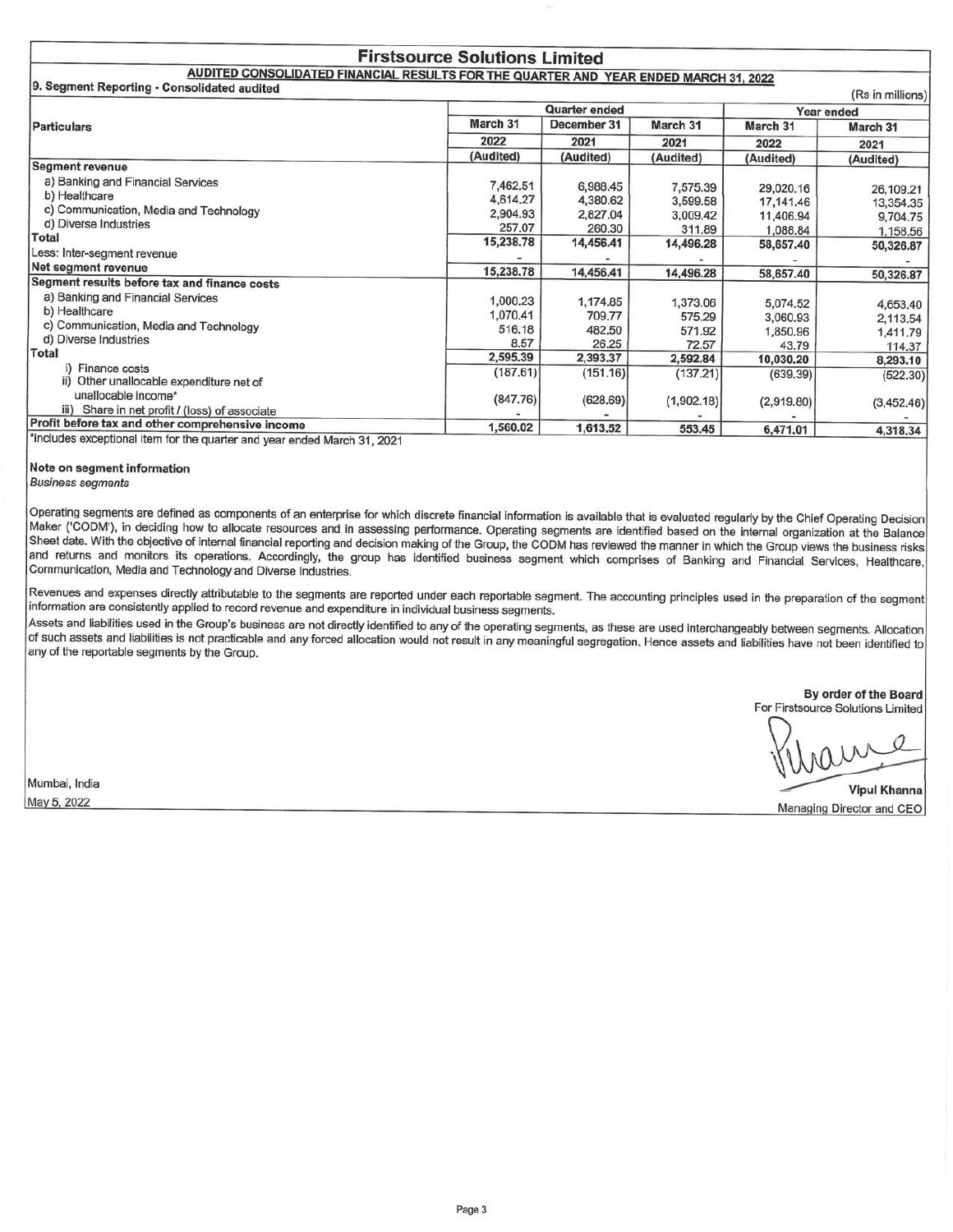#### Consolidated statement of cash flows (Audited)

#### Annexure I

|                                                                                                 |                                | (Rs in millions)         |
|-------------------------------------------------------------------------------------------------|--------------------------------|--------------------------|
| <b>Particulars</b>                                                                              | For the year ended<br>March 31 | March 31                 |
|                                                                                                 | 2022                           | 2021                     |
| <b>Cash flow from operating activities</b>                                                      |                                |                          |
| Net profit before taxation and non controlling interest                                         | 6,471.01                       | 4,318.34                 |
| <b>Adjustments for</b>                                                                          |                                |                          |
|                                                                                                 |                                |                          |
| Depreciation and amortization<br>Allowance for expected credit loss/ bad debts written-off, net | 2,493.73<br>77.95              | 2,063.52<br>32.75        |
| Loss on sale of property, plant and equipment, net                                              | 3.10                           | 3.82                     |
| Foreign exchange (gain) / loss, net unrealized                                                  | (105.16)                       | 434.67                   |
| Finance costs<br>Interest income                                                                | 639.39<br>(4.74)               | 522.30<br>(6.98)         |
| Profit on sale/redemption of investments                                                        | (30.37)                        | (18.99)                  |
| Employee stock compensation expense                                                             | 320.00                         | 208.88                   |
| Operating cash flow before changes in working capital                                           | 9,864.91                       | 7,558.31                 |
| Changes in working capital                                                                      |                                |                          |
| Increase in trade receivables                                                                   | (457.28)                       | (835.20)                 |
| (Increase) / decrease in loans and advances and other assets                                    | (22.39)                        | 64.79                    |
| (Decrease) / increase in liabilities and provisions                                             | (1,404.80)                     | 3,665.86                 |
| Net changes in working capital                                                                  | (1,884.47)                     | 2,895.45                 |
| Income taxes paid                                                                               | (944.86)                       | (698.09)                 |
| Net cash generated from operating activities (A)                                                | 7,035.58                       | 9,755.67                 |
| Cash flow from investing activities                                                             |                                |                          |
| Purchase of current investments                                                                 | (16,021.71)                    | (12,615.58)              |
| Proceeds from sale of current investments                                                       | 15,692.40                      | 11,808.87                |
| Payment towards acquisition of business<br>Interest income received                             | (5,067.14)<br>4.74             | (950.00)<br>7.22         |
| Purchase of property, plant and equipment                                                       | (850.30)                       | (1,730.97)               |
| Proceeds from sale of property, plant and equipment                                             | 121.27                         | 35.46                    |
| Capital advance refunded                                                                        | 185.92                         |                          |
| Earmarked balances with banks                                                                   | (12.96)                        | (41.92)                  |
| Proceeds from redemption of debentures                                                          | 2.00                           | 6.00                     |
| Net cash used in investing activities (B)                                                       | (5,945.78)                     | (3,480.92)               |
| Cash flow from financing activities                                                             |                                |                          |
| Proceeds from / (repayment of) short term borrowings                                            | 2,442.74                       | (4, 199.97)              |
| Proceeds from long term borrowings                                                              | 3,008.05                       | 1,621.91                 |
| Repayment of long term borrowings                                                               | (1,546.16)                     | (94.28)                  |
| Proceeds from issuance of equity shares and share application money                             | 37.32                          | 82.15                    |
| Interest paid                                                                                   | (580.44)                       | (514.28)                 |
| Purchase of treasury shares<br>Purchase of Non-controlling Interest in a subsidiary             | (499.98)<br>(887.28)           | (652.81)                 |
| Repayment of lease liabilities                                                                  |                                |                          |
| Dividend paid (net)                                                                             | (1, 169.90)<br>(2,383.96)      | (1,091.93)<br>(2,037.69) |
|                                                                                                 |                                |                          |
| Net cash used in financing activities (C)                                                       | (1,579.61)                     | (6,886.90)               |
| Net (decrease) in cash and cash equivalents (A+B+C)                                             | (489.81)                       | (612.15)                 |
| Cash and cash equivalents at the beginning of the year                                          | 1,316.16                       | 1,892.23                 |
| Foreign exchange gain on translating Cash and cash equivalents                                  | 1.85                           | 36.08                    |
| Cash and cash equivalents at the end of the year                                                | 828.20                         | 1,316.16                 |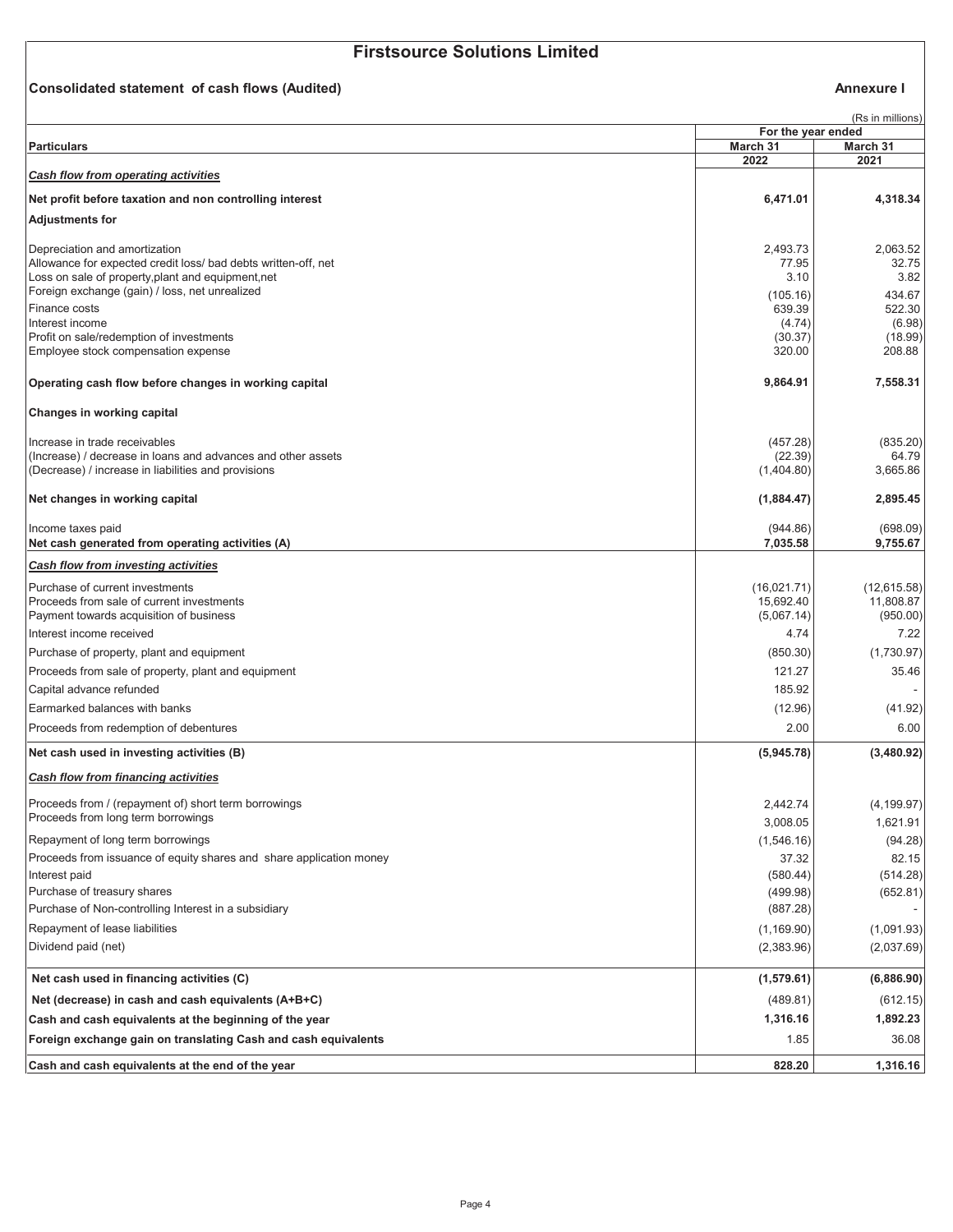# **Deloitte Haskins & Sells LLP**

Chartered Accountants One International Center Tower 3, 32nd Floor Senapati Bapat Marg Elphinstone Road (West) Mumbai – 400 013 Maharashtra, India

Tele: + 91 22 6185 4000 Fax: +91 22 6185 4001

#### **INDEPENDENT AUDITOR'S REPORT ON AUDIT OF QUARTERLY AND ANNUAL STANDALONE FINANCIAL RESULTS**

#### **TO THE BOARD OF DIRECTORS OF FIRSTSOURCE SOLUTIONS LIMITED**

#### **Opinion**

We have audited the Standalone Financial Results for the quarter and year ended 31 March 2022 ('Standalone Financial Results') included in the accompanying 'Statement of Standalone Audited Financial Results for the Quarter and Year Ended 31 March 2022' of **FIRSTSOURCE SOLUTIONS LIMITED** (the 'Company'), (the 'Statement'), being submitted by the Company pursuant to the requirements of Regulation 33 of the SEBI (Listing Obligations and Disclosure Requirements) Regulations, 2015, as amended ('the Listing Regulations').

In our opinion and to the best of our information and according to the explanations given to us, the Standalone Financial Results for the quarter and year ended 31 March 2022:

- i. is presented in accordance with the requirements of Regulation 33 of the Listing Regulations, as amended; and
- ii. gives a true and fair view in conformity with the recognition and measurement principles laid down in the Indian Accounting Standards and other accounting principles generally accepted in India of the net profit and total comprehensive income and other financial information of the Company for the quarter and year ended 31 March 2022.

#### **Basis for Opinion**

We conducted our audit of the standalone financial statements in accordance with the Standards on Auditing ('SA's) specified under Section 143(10) of the Companies Act, 2013 (the 'Act'). Our responsibilities under those Standards are further described in Auditor's Responsibilities for Audit of the Standalone Financial Results for the quarter and year ended 31 March 2022 section of our report. We are independent of the Company in accordance with the Code of Ethics issued by the Institute of Chartered Accountants of India (the 'ICAI') together with the ethical requirements that are relevant to our audit of the Standalone Financial Results for the year ended 31 March 2022 under the provisions of the Act and the Rules thereunder, and we have fulfilled our other ethical responsibilities in accordance with these requirements and the ICAI's Code of Ethics. We believe that the audit evidence obtained by us is sufficient and appropriate to provide a basis for our audit opinion.

#### **Management's Responsibilities for the Statement**

This Statement which includes the Standalone Financial Results is the responsibility of the Company's Board of Directors and has been approved by it for the issuance. The Statement has been compiled from the related audited standalone financial statements for the year ended 31 March 2022. This responsibility includes the preparation and presentation of the Standalone Financial Results for the quarter and year ended 31 March 2022 that give a true and fair view of the net profit and other comprehensive income and other financial information in accordance with the recognition and measurement principles laid down in

Page 1 of 3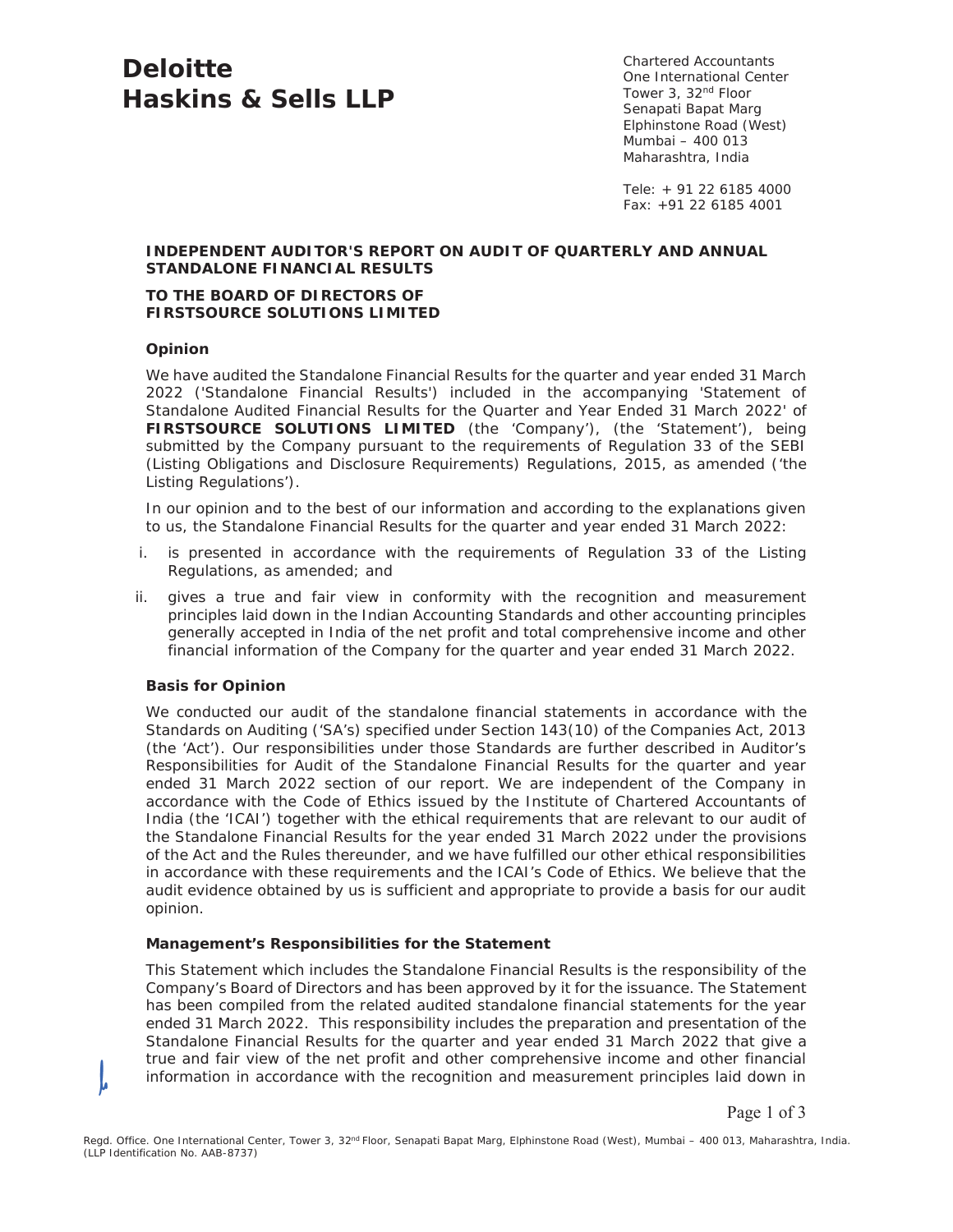# **Deloitte Haskins & Sells LLP**

the Indian Accounting Standards ('Ind AS') prescribed under Section 133 of the Act read with relevant rules issued thereunder and other accounting principles generally accepted in India and in compliance with Regulation 33 of the Listing Regulations. This responsibility also includes maintenance of adequate accounting records in accordance with the provisions of the Act for safeguarding the assets of the Company and for preventing and detecting frauds and other irregularities; selection and application of appropriate accounting policies; making judgments and estimates that are reasonable and prudent; and the design, implementation and maintenance of adequate internal financial controls that were operating effectively for ensuring the accuracy and completeness of the accounting records, relevant to the preparation and presentation of the Standalone Financial Results that give a true and fair view and is free from material misstatement, whether due to fraud or error.

In preparing the Standalone Financial Results, the Board of Directors is responsible for assessing the Company's ability, to continue as a going concern, disclosing, as applicable, matters related to going concern and using the going concern basis of accounting unless the Board of Directors either intends to liquidate the Company or to cease operations, or has no realistic alternative but to do so.

The Board of Directors is also responsible for overseeing the financial reporting process of the Company.

#### **Auditor's Responsibilities for audit of the Standalone Financial Results for the quarter and year ended 31 March 2022**

Our objectives are to obtain reasonable assurance about whether the Standalone Financial Results for the quarter and year ended 31 March, 2022, as a whole, is free from material misstatement, whether due to fraud or error, and to issue an auditor's report that includes our opinion. Reasonable assurance is a high level of assurance, but is not a guarantee that an audit conducted in accordance with SAs will always detect a material misstatement when it exists. Misstatements can arise from fraud or error and are considered material if, individually or in the aggregate, they could reasonably be expected to influence the economic decisions of users taken on the basis of this Standalone Financial Results.

As part of an audit in accordance with SAs, we exercise professional judgment and maintain professional skepticism throughout the audit. We also:

- Identify and assess the risks of material misstatement of the Standalone Financial Results, whether due to fraud or error, design and perform audit procedures responsive to those risks, and obtain audit evidence that is sufficient and appropriate to provide a basis for our opinion. The risk of not detecting a material misstatement resulting from fraud is higher than for one resulting from error, as fraud may involve collusion, forgery, intentional omissions, misrepresentations, or the override of internal control.
- Obtain an understanding of internal control relevant to the audit in order to design audit procedures that are appropriate in the circumstances, but not for the purpose of expressing an opinion on the effectiveness of the Company's internal control.
- Evaluate the appropriateness of accounting policies used and the reasonableness of accounting estimates made by the Board of Directors.
- Evaluate the appropriateness and reasonableness of disclosures made by the Board of Directors in terms of the requirements specified under Regulation 33 of the Listing Regulations.
- Conclude on the appropriateness of the Board of Directors' use of the going concern basis of accounting and, based on the audit evidence obtained, whether a material uncertainty exists related to events or conditions that may cast significant doubt on the ability of the Company to continue as a going concern. If we conclude that a material uncertainty exists, we are required to draw attention in our auditor's report to the related disclosures in the Statement or, if such disclosures are inadequate, to modify our opinion. Our conclusions are based on the audit evidence obtained up to the date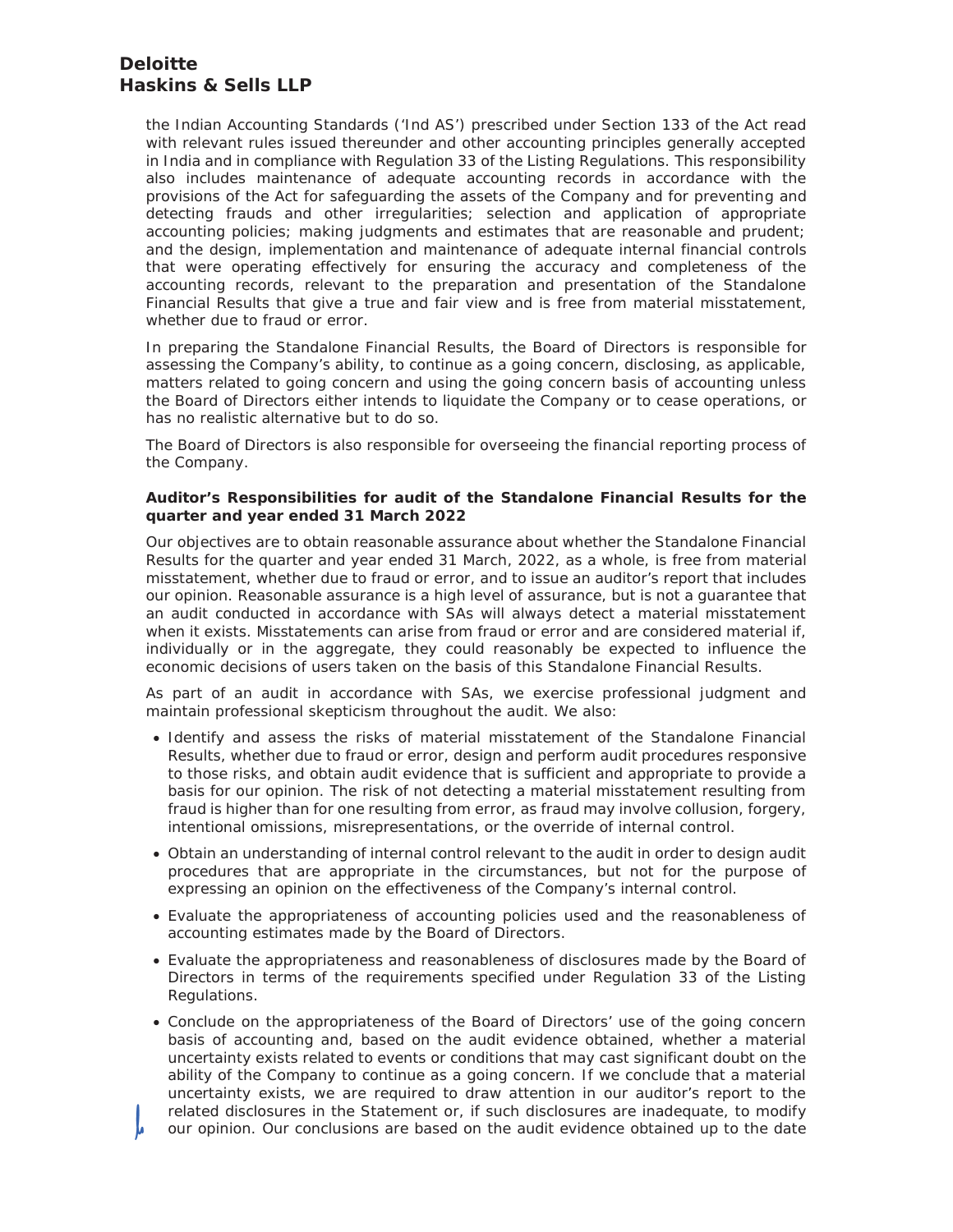of our auditor's report. However, future events or conditions may cause the Company to cease to continue as a going concern.

- Evaluate the overall presentation, structure and content of the Standalone Financial Results, including the disclosures, and whether the Standalone Financial Results represent the underlying transactions and events in a manner that achieves fair presentation.
- Obtain sufficient appropriate audit evidence regarding the Standalone Financial Results of the Company to express an opinion on the Standalone Financial Results.

Materiality is the magnitude of misstatements in the Standalone Financial Results that, individually or in aggregate, makes it probable that the economic decisions of a reasonably knowledgeable user of the Standalone Financial Results may be influenced. We consider quantitative materiality and qualitative factors in (i) planning the scope of our audit work and in evaluating the results of our work; and (ii) to evaluate the effect of any identified misstatements in the Standalone Financial Results.

We communicate with those charged with governance regarding, among other matters, the planned scope and timing of the audit and significant audit findings including any significant deficiencies in internal control that we identify during our audit.

We also provide those charged with governance with a statement that we have complied with relevant ethical requirements regarding independence, and to communicate with them all relationships and other matters that may reasonably be thought to bear on our independence, and where applicable, related safeguards.

#### **Other Matters**

The Statement includes the results for the Quarter ended 31 March 2022 being the balancing figure between audited figures in respect of the full financial year and the audited year to date figures up to the third quarter of the current financial year. Our opinion on the Statement is not modified in respect of this matter.

#### For **DELOITTE HASKINS & SELLS LLP**

Chartered Accountants (Firm's Registration No. 117366W/W-100018)

Sauff

**SANJIV V. PILGAONKAR**  Partner (Membership No. 39826) UDIN: (22039826AIKSPX9916)

Place: Mumbai Date: 5 May 2022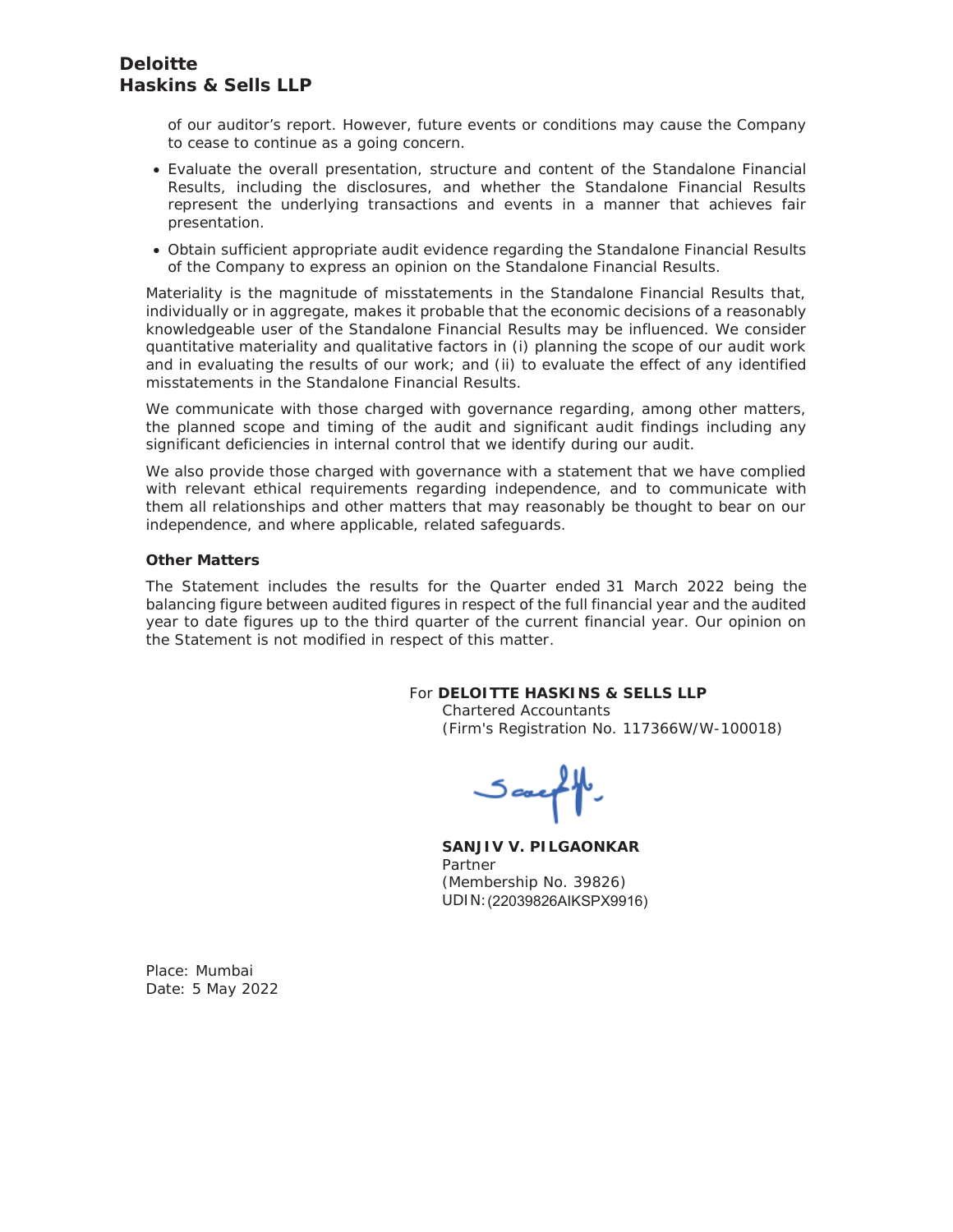#### AUDITED STANDALONE FINANCIAL RESULTS FOR THE QUARTER AND YEAR ENDED MARCH 31, 2022

CIN: L64202MH2001PLC134147

Registered office: 5th Floor, Paradigm 'B' wing, Mindspace, Link Road, Malad (West), Mumbai 400 064

Tel: + 91 22 66660888 Fax: + 91 22 6666 0887 web: www.firstsource.com, email:complianceofficer@firstsource.com

|                                                              | <b>Quarter ended</b> |             | Year ended |           |           |
|--------------------------------------------------------------|----------------------|-------------|------------|-----------|-----------|
|                                                              | March 31             | December 31 | March 31   | March 31  | March 31  |
|                                                              | 2022                 | 2021        | 2021       | 2022      | 2021      |
| Particulars                                                  | (Audited)            | (Audited)   | (Audited)  | (Audited) | (Audited) |
| Income                                                       |                      |             |            |           |           |
| Revenue from operations                                      | 3,576.62             | 3,864.96    | 3,949.23   | 15,356.00 | 12,851.52 |
| Other operating income, net                                  | 212.92               | 168.02      | 108.05     | 564.06    | 395.88    |
| Other income, net                                            | 79.71                | 72.54       | 85.57      | 307.50    | 282.15    |
| <b>Total income</b>                                          | 3,869.25             | 4,105.52    | 4,142.85   | 16,227.56 | 13,529.55 |
| <b>Expenses</b>                                              |                      |             |            |           |           |
| Employee benefits expense                                    | 1,993.97             | 2,024.62    | 1,909.37   | 8.000.45  | 6,306.24  |
| Depreciation and amortisation                                | 217.01               | 228.42      | 205.24     | 881.98    | 797.95    |
| Finance costs                                                | 43.88                | 49.08       | 41.84      | 200.68    | 153.00    |
| Other expenses                                               | 694.90               | 664.27      | 607.93     | 2,610.87  | 2,019.09  |
| <b>Total expenses</b>                                        | 2,949.76             | 2,966.39    | 2,764.38   | 11,693.98 | 9,276.28  |
| <b>Profit before tax</b>                                     | 919.49               | 1,139.13    | 1,378.47   | 4,533.58  | 4,253.27  |
| Tax expense                                                  |                      |             |            |           |           |
| Current tax                                                  | 170.18               | 209.52      | 220.64     | 747.86    | 590.38    |
| Deferred tax                                                 | (55.75)              | (23.87)     | 9.77       | (90.17)   | (3.64)    |
| Net profit after tax                                         | 805.06               | 953.48      | 1,148.06   | 3,875.89  | 3,666.53  |
| Other comprehensive income, net of taxes                     | (65.75)              | 64.43       | (62.36)    | 128.26    | (198.52)  |
| <b>Total comprehensive income</b>                            | 739.31               | 1,017.91    | 1,085.70   | 4,004.15  | 3,468.01  |
|                                                              |                      |             |            |           |           |
| Paid-up equity share capital (Face value per share of Rs 10) | 6,969.91             | 6,969.91    | 6,960.99   | 6,969.91  | 6,960.99  |
| Other equity                                                 |                      |             |            | 16,228.34 | 14,759.73 |
| Earning per share (Rs): (Face value per share of Rs 10)      |                      |             |            |           |           |
| -Basic                                                       | 1.18                 | 1.40        | 1.69       | 5.70      | 5.38      |
| -Diluted                                                     | 1.14                 | 1.35        | 1.63       | 5.49      | 5.20      |

#### Notes to financial results :

1. Figures for the quarter ended March 31, 2022 and March 31, 2021 are the balancing figures between the audited standalone financial statements in respect of the full years and the audited standalone condensed interim financial statements for nine months ended December 31, 2021 and December 31, 2020 respectively, which are prepared in accordance with the Ind AS notified under the Companies (Indian Accounting Standards) Rules, 2015. These results have been reviewed by the Audit Committee and approved by the Board of Directors at its meeting held on May 5, 2022. The statutory auditors have expressed an unmodified audit opinion on these results.

2. During the year ended March 31, 2022, 891,610 equity shares were issued pursuant to exercise of stock options under the Employee Stock Option Scheme of the Company.

3. As per Ind AS 108 - Operating Segment ('Ind AS 108'), if a financial report contains both consolidated financial statements of a parent that is within the scope of this Ind AS as well as the parent's separate financial statements, segment information is required only in the consolidated financial statements. Accordingly, information required to be presented under Ind AS 108 - Operating Segment has been given in the consolidated financial results.

4. Standalone statement of cash flows is attached in Annexure I.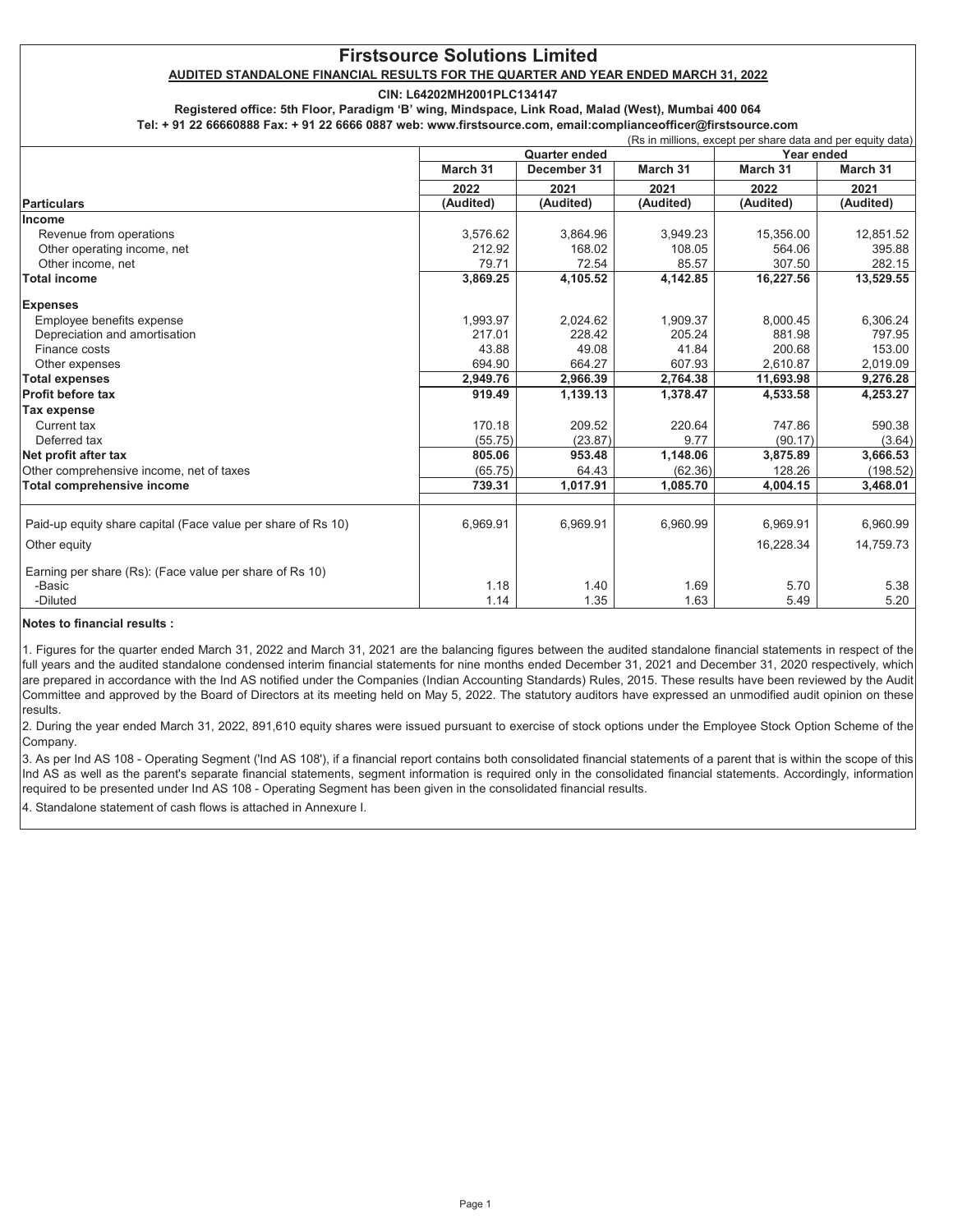# **Firstsource Solutions Limited** AUDITED STANDALONE FINANCIAL RESULTS FOR THE QUARTER AND YEAR ENDED MARCH 31, 2022

#### 5. Statement of Assets and liabilities (Audited)

|                                           | As at     | (Rs in millions)<br>As at |
|-------------------------------------------|-----------|---------------------------|
| <b>Particulars</b>                        | March 31  | March 31                  |
|                                           | 2022      | 2021                      |
| <b>ASSETS</b>                             |           |                           |
| <b>Non-current assets</b>                 |           |                           |
| Property, plant and equipment             | 907.44    | 785.96                    |
| Right-of-use assets                       | 2,072.98  | 1,929.08                  |
| Goodwill                                  | 40.14     | 40.14                     |
| Other Intangible assets                   | 106.31    | 158.37                    |
| <b>Financial assets</b>                   |           |                           |
| Investments                               | 12,208.50 | 12,072.73                 |
| Other financial assets                    | 436.72    | 507.10                    |
| Other non-current assets                  | 113.41    | 357.85                    |
| Deferred tax assets (net)                 | 2,791.57  | 2,674.11                  |
| Income tax assets (net)                   | 739.11    | 727.66                    |
| <b>Total non-current assets</b>           |           |                           |
| <b>Current assets</b>                     | 19,416.18 | 19,253.00                 |
|                                           |           |                           |
| <b>Financial assets</b>                   |           |                           |
| Investments                               | 1,151.86  | 793.20                    |
| Trade receivables                         |           |                           |
| - Billed                                  | 5,172.44  | 5,199.86                  |
| - Unbilled                                | 196.30    | 151.71                    |
| Cash and cash equivalents                 | 189.23    | 99.21                     |
| Other balances with banks                 | 70.14     | 57.18                     |
| Other financial assets                    | 527.55    | 149.26                    |
| Other current assets                      | 757.91    | 581.81                    |
| <b>Total current assets</b>               | 8,065.43  | 7,032.23                  |
|                                           |           |                           |
| <b>Total assets</b>                       | 27,481.61 | 26,285.23                 |
| <b>EQUITY AND LIABILITIES</b>             |           |                           |
| Equity                                    |           |                           |
| Equity share capital                      |           |                           |
| Other equity                              | 6,969.91  | 6,960.99                  |
|                                           | 16,228.34 | 14,759.73                 |
| <b>Total equity</b>                       | 23,198.25 | 21,720.72                 |
|                                           |           |                           |
| <b>LIABILITIES</b>                        |           |                           |
| Non-current liabilities                   |           |                           |
| <b>Financial liabilities</b>              |           |                           |
| Long term borrowings<br>Lease liabilities | 42.39     | 89.88                     |
| Provisions for employee benefits          | 1,998.69  | 1,863.27                  |
| <b>Total non-current liabilities</b>      | 137.46    | 103.90                    |
| <b>Current liabilities</b>                | 2,178.54  | 2,057.05                  |
| <b>Financial liabilities</b>              |           |                           |
| Short term and other borrowings           |           |                           |
| Trade payables                            | 72.72     | 72.52                     |
| Lease liabilities                         | 465.99    | 393.46                    |
| Other financial liabilities               | 538.92    | 454.31                    |
| Provisions for employee benefits          | 775.13    | 1,196.67                  |
| Other current liabilities                 | 136.92    | 106.09                    |
| Provision for tax (net)                   | 109.24    | 103.44                    |
|                                           | 5.90      | 180.97                    |
| <b>Total current liabilities</b>          | 2,104.82  | 2,507.46                  |
| <b>Total equity and liabilities</b>       |           |                           |
|                                           | 27,481.61 | 26,285.23                 |

By order of the Board For Firstsource Solutions Limited

**Vipul Khanna** 

Managing Director and CEO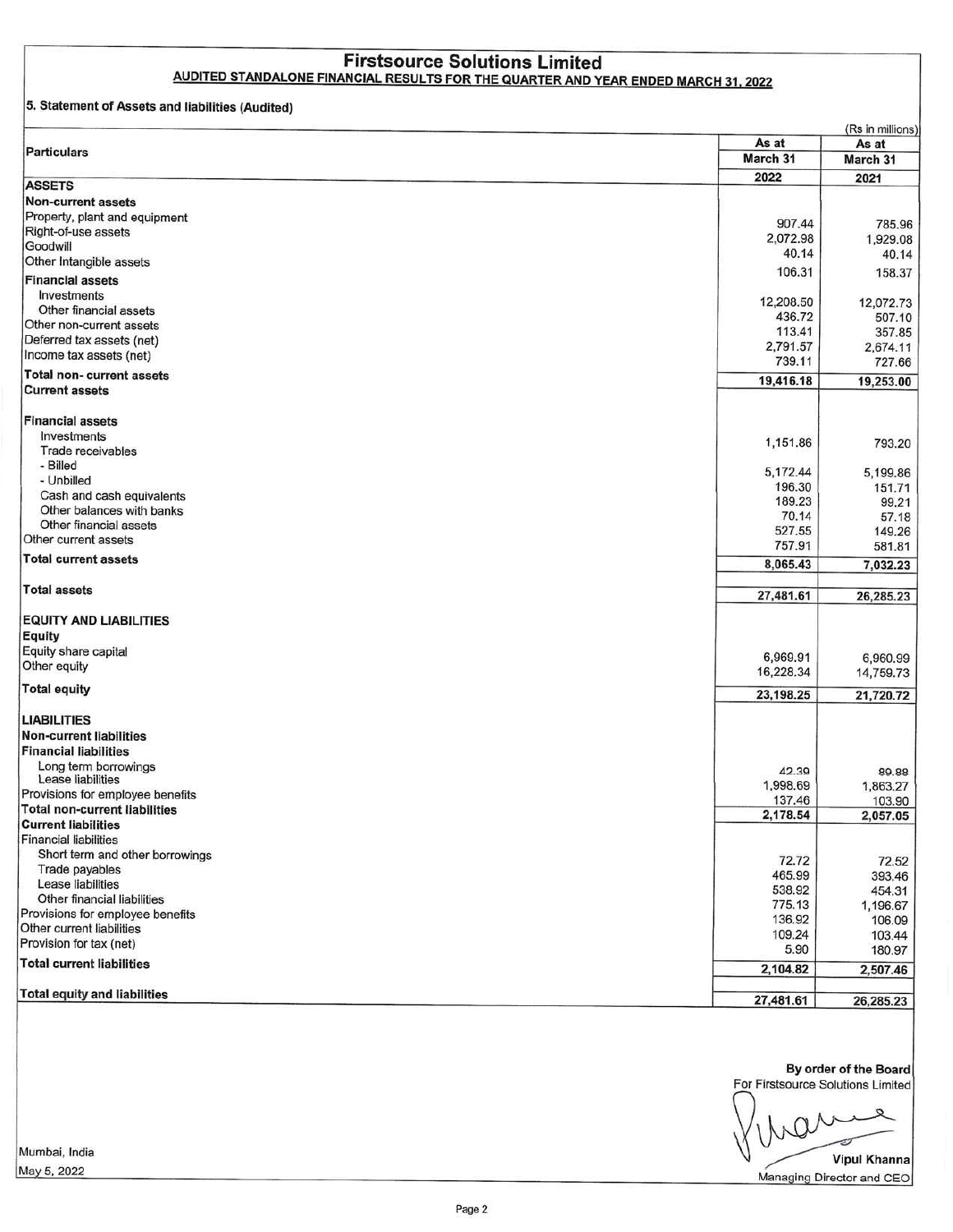Standalone Statement of cash flows (Audited)

Annexure I

| (Rs in millions)<br>For the year ended                                                |               |               |
|---------------------------------------------------------------------------------------|---------------|---------------|
| <b>Particulars</b>                                                                    | 31 March 2022 | 31 March 2021 |
| Cash flow from operating activities                                                   |               |               |
|                                                                                       |               |               |
| <b>Net Profit before taxation</b>                                                     | 4,533.58      | 4,253.27      |
| <b>Adjustments for</b>                                                                |               |               |
| Depreciation and amortisation                                                         | 881.98        | 797.95        |
| Loss on sale of Property Plant and Equipment                                          | 2.64          | 3.53          |
| Foreign exchange (gain) / loss, net unrealised                                        | (27.13)       | 124.18        |
| Finance costs                                                                         | 200.68        | 153.00        |
| Interest income                                                                       | (4.42)        | (6.20)        |
| Profit on sale / redemption of investments                                            | (29.26)       | (18.55)       |
| Employee stock compensation expense                                                   | 130.69        | 45.10         |
| Operating cash flow before changes in working capital                                 | 5,688.76      | 5,352.28      |
| Changes in working capital                                                            |               |               |
| Decrease / (increase) in trade receivables                                            | 4.66          | (1,607.22)    |
| (Increase) in loans and advances and other assets                                     | (335.77)      | (89.01)       |
| (Decrease) / Increase in liabilities and provisions                                   | (209.77)      | 1,159.61      |
| Net changes in working capital                                                        | (540.88)      | (536.62)      |
| Income taxes paid                                                                     | (991.01)      | (635.46)      |
| Net cash generated from operating activities (A)                                      | 4,156.87      | 4,180.20      |
| <b>Cash flow from investing activities</b>                                            |               |               |
| Purchase of current investments                                                       | (14,838.15)   | (12, 550.59)  |
| Proceeds from sale of current investments                                             | 14,508.75     | 11,775.94     |
| Proceeds from redemption of debentures                                                | 2.00          | 6.00          |
| Interest income received                                                              | 4.42          | 6.47          |
| Purchase of property plant and equipment                                              | (378.55)      | (690.19)      |
| Proceeds from sale of property plant and equipment                                    | 26.68         | 34.00         |
| Earmarked funds placed with banks                                                     | (12.96)       | (41.92)       |
| Capital advance refunded                                                              | 185.92        |               |
| Net cash used in investing activities (B)                                             | (501.89)      | (1,460.29)    |
| Cash flow from financing activities                                                   |               |               |
| Proceeds from long term borrowings                                                    | 29.55         | 168.93        |
| Proceeds from issuance of equity shares and share application money                   | 37.32         | 82.15         |
| Repayment of long term borrowings                                                     | (76.84)       | (69.50)       |
| Interest paid                                                                         | (200.68)      | (153.00)      |
| Purchase of treasury shares                                                           | (499.98)      | (652.81)      |
| Repayment of lease liabilities                                                        | (467.14)      | (405.82)      |
| Dividend paid (net)                                                                   | (2,383.96)    | (2,037.69)    |
| Net cash used in financing activities (C)                                             | (3, 561.73)   | (3,067.74)    |
| Net increase / (decrease) in cash and cash equivalents at the end of the year (A+B+C) | 93.25         | (347.83)      |
| Cash and cash equivalents at the beginning of the year                                | 99.21         | 445.67        |
| Foreign exchange (loss) / gain on translating Cash and cash equivalents               | (3.23)        | 1.37          |
| Cash and cash equivalents at the end of the year                                      | 189.23        | 99.21         |
|                                                                                       |               |               |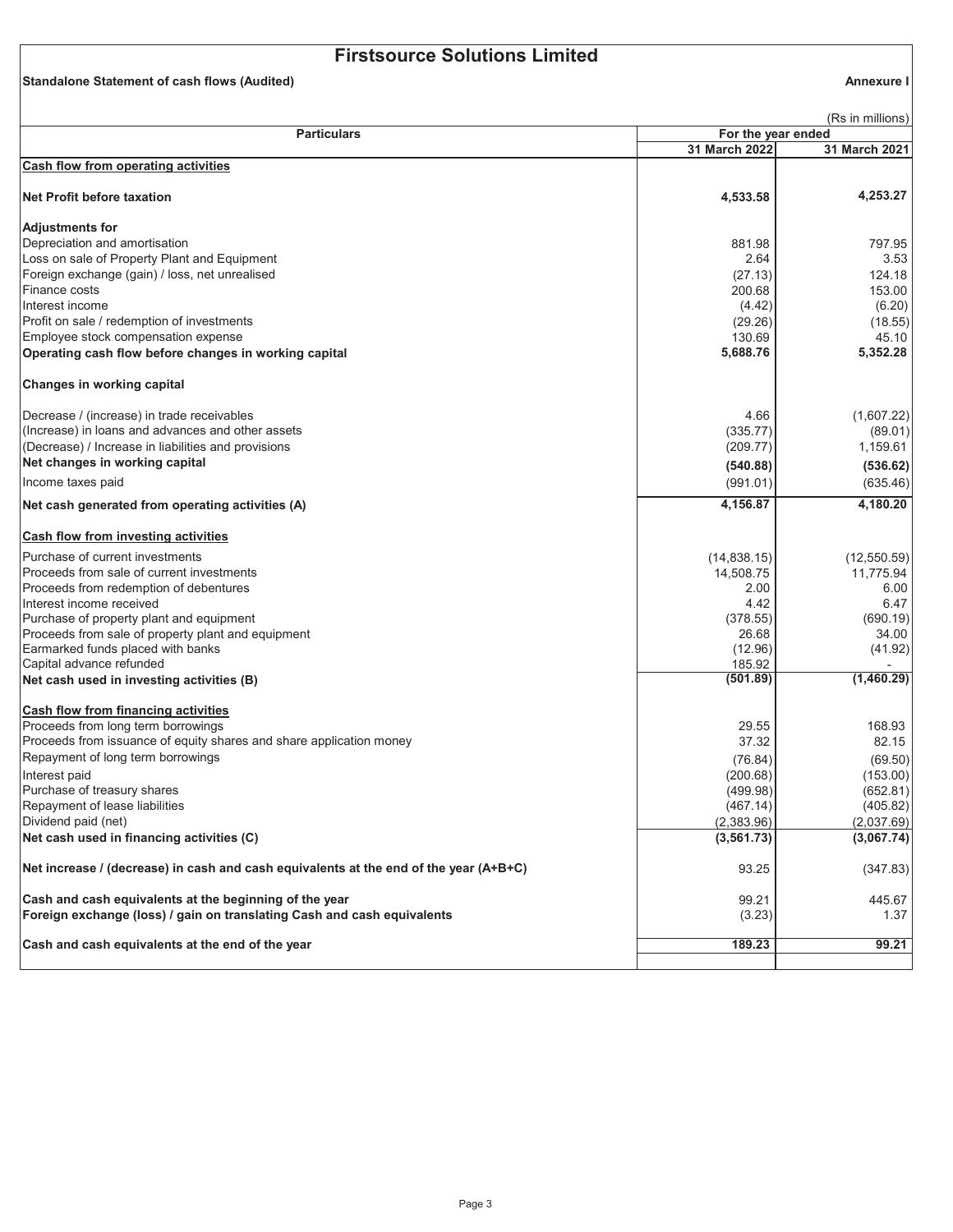

PRESS RELEASE



# Firstsource Solutions Reports Fourth Quarter Fiscal 2022 Results

Revenues of Rs. 15,439 million; Y-o-Y growth of 5.5%

Operating Margin of Rs. 1,751 million; 11.3% of Revenues

PAT of Rs. 1,324 million; 8.6% of Revenues

Mumbai, May 5, 2022: Firstsource Solutions Limited (NSE: FSL, BSE:532809), a global provider of Business Process Management (BPM) services and an RP-Sanjiv Goenka Group company, reported its consolidated financial results for the quarter ended March 31, 2022, according to IndAS.

#### Financial Highlights for Fiscal Year Ended March 31<sup>st</sup>, 2022:

- Revenues at Rs. 59,212 million (US\$ 795.2 million), 16.6% Y-o-Y and 14.6% in CC
- Operating Margin (OM) at Rs. 7,105 million or 12.0% of revenues
- Profit After Tax (PAT) at Rs. 5,374 million or 9.1% of revenues
- Diluted Earnings Per Share (EPS) of Rs. 7.62
- 26,557 employees as of March  $31<sup>st</sup>$ , 2022

#### Financial Highlights for Quarter Ended March 31<sup>st</sup>, 2022:

- Revenues at Rs. 15,493 million (US\$ 205.5 million), 5.5% Y-o-Y and 3.1% in CC
- Operating Margin (OM) at Rs. 1,751 million or 11.3% of revenues
- Profit After Tax (PAT) at Rs. 1,324 million or 8.6% of revenues
- Diluted Earnings Per Share (EPS) of Rs. 1.88

Dr. Sanjiv Goenka, Chairman - RPSG Group and Firstsource Solutions, commented, "Our Q4 results cap yet another resilient year. I'm pleased with how we strengthened our digital-first capabilities both organically and inorganically through targeted investments and acquisitions. We expect to deliver solid growth next year, despite the increasing interest rate and high inflation environment."

#### Key Business Highlights:

Propelled by our unrelenting focus on customer-centricity, we onboarded 16 new clients during the quarter. Our concerted effort to grow our healthcare and CMT business yielded strong results this year.

- Healthcare business welcomed six new clients and expanded its footprint to Mexico to tap into the growing demand for near-shore operations from US clients. The Provider business rang in its best sales guarter in the last twelve quarters
- We remain focused on growing our BFS business and adjacent capabilities through strategic acquisitions. The process of integrating our recent acquisitions in this sector is progressing smoothly. We added eight new clients to our BFS roster, further strengthening our momentum in the FinTech arena. Mortgage business onboarded four new wins while Collections business welcomed three new clients
- Communications, Media and Technology (CMT) continued its growth trajectory with two new client acquisitions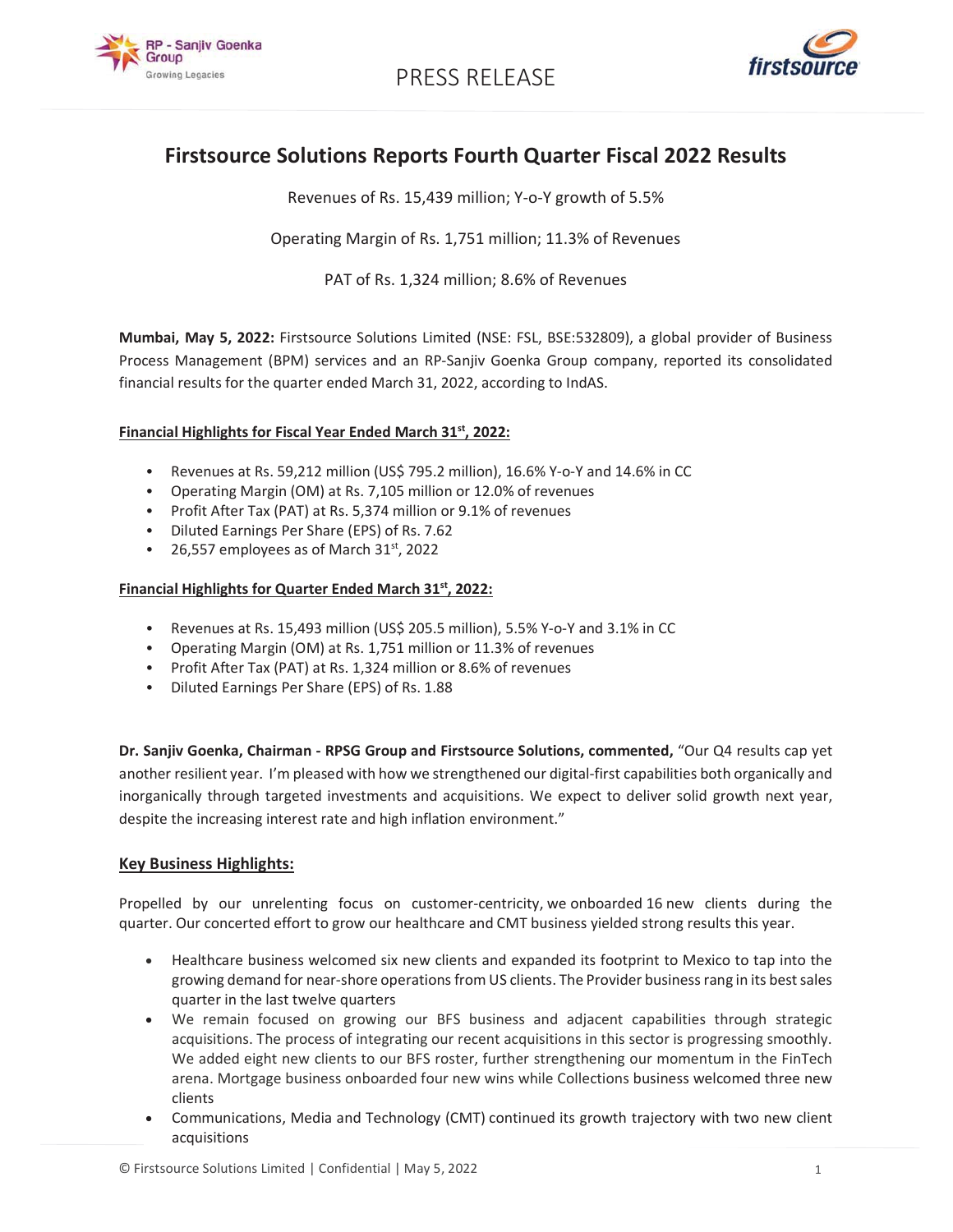

# PRESS RELEASE



- Transformational digital solutions accounted for over half of new client acquisitions
	- We received multiple recognitions from analysts and industry alike  $-$  a strong validation of our customer-centric, digital-first strategy and our ability to deliver high impact client outcomes:
		- Ranked #1 in 2022 Best in KLAS® Software & Services Report and positioned a 'Leader' in the Eligibility and Enrollment Services category
		- Positioned a 'Leader' in Payer Digital Transformation Services and a 'Rising Star' in Payer BPaaS Services in ISG Provider Lens™ 2021
		- Recognized as a 'Leader' by Everest Group in Healthcare Payer Operations PEAK Matrix®  $\bullet$ Assessment 2022
		- Emerged as a 'Leader' in Mortgage Operations PEAK Matrix® Assessment 2022 by Everest Group
		- Named to the 2022 TECH100 Mortgage honorees list
		- Won the Gold Award in the Financial Services category at the 2022 UK Complaints Handling Awards

#### **About Firstsource:**

Firstsource Solutions Limited, an RP-Sanjiv Goenka Group company (NSE: FSL, BSE: 532809, Reuters: FISO.BO, Bloomberg: FSOL@IN), is a leading provider of transformational solutions and services spanning the customer lifecycle across Healthcare, Banking and Financial Services, Communications, Media and Technology and other industries. The Company's 'Digital First, Digital Now' approach helps organizations reinvent operations and reimagine business models, enabling them to deliver moments that matter and build competitive advantage. With an established presence in the US, the UK, India and the Philippines, Firstsource acts as a trusted growth partner for over 100 leading global brands, including several Fortune 500 and FTSE 100 companies. (www.firstsource.com)

#### **Media Contact**

Madhavi.Behl@firstsource.com (+91 98198 72747)

Sarika.Rath@firstsource.com (+91 9886378198)

#### **Investors Contact**

Ankur.Maheshwari@firstsource.com +91(80) 6633 6075

dpingle@christensenir.com +91 (22) 4215 0210